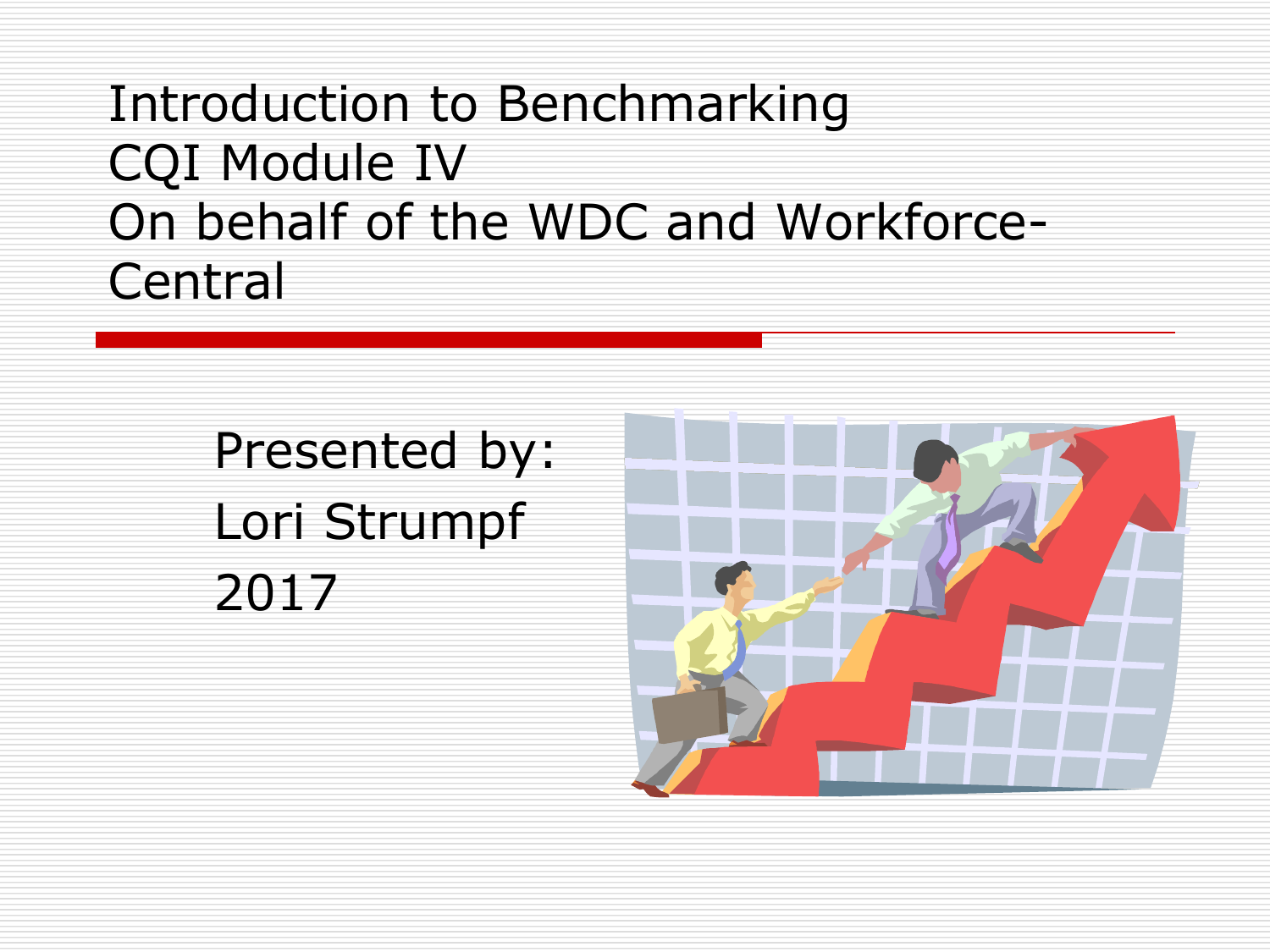#### Agenda

- **□** Background of Benchmarking
- □ What is Benchmarking ?
- **□ Benchmarking Methodology**
- What to Benchmark?
- Who to Benchmark?
- **□ Next Steps**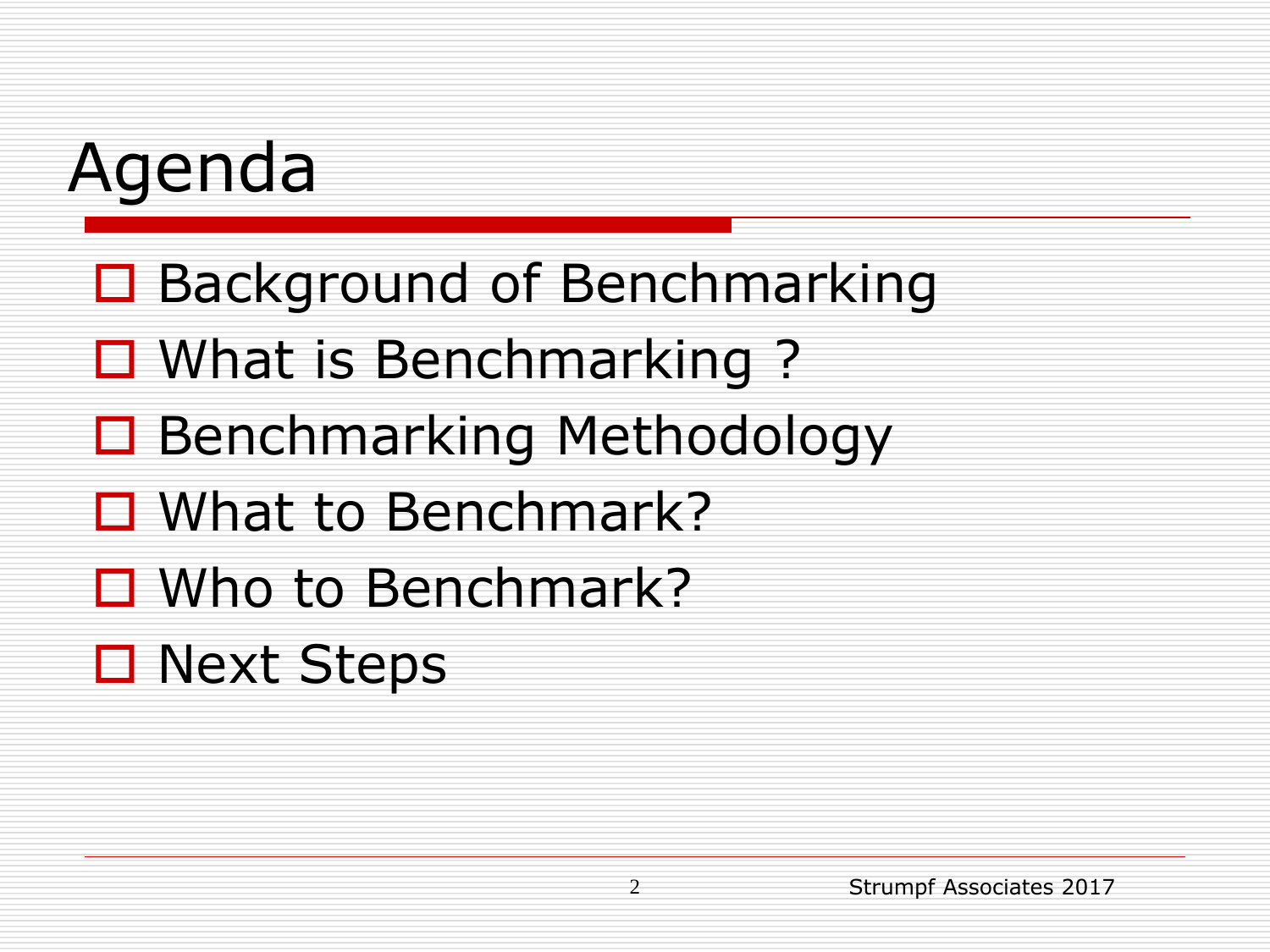## Workshop Objectives – A guided planning session

- $\Box$  Assist with planning for a specific process to benchmark
- $\Box$  Check the appropriateness of the processes selected to benchmark
- $\Box$  How to use of metrics in benchmarking
- **□ Steps, information sources, and** etiquette
- $\Box$  Applying benchmarking findings

Strumpf Associates 2017 3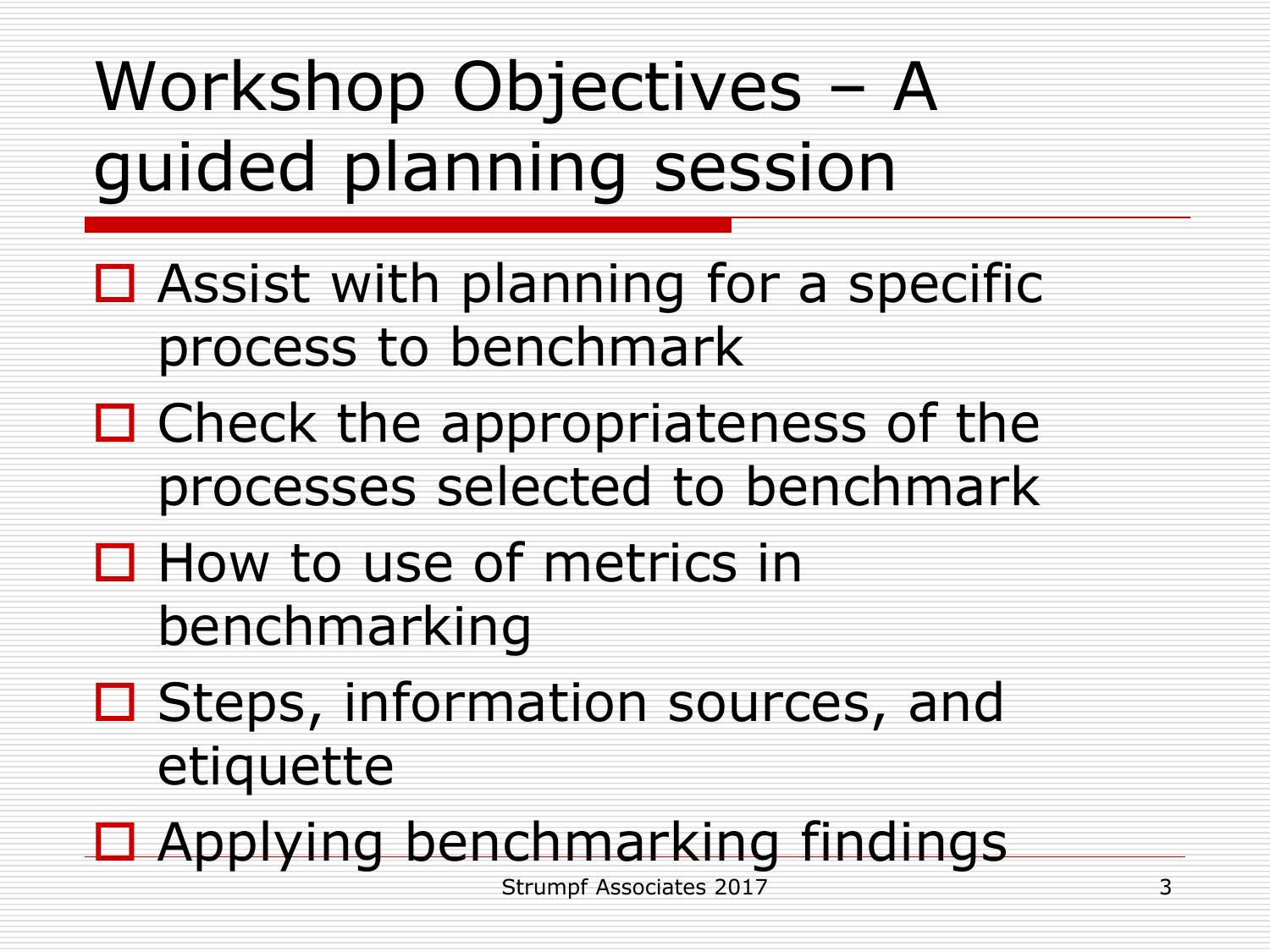#### WORKFORCE DEVELOPMENT BOARD'S STRATEGIC PLAN

- $\Box$  The WDB's strategic plan (July 2014 June 2017) included:
	- **F** Strategic Goal 2: Develop and implement a system of quality assurances and certification for any organization delivering workforce development services.

#### *Key Objectives:*

- $\Box$  Adopt standards and indicators that define organizational standards of quality and assist organizations in meeting them.
- $\Box$  Create a certification process against the quality standards.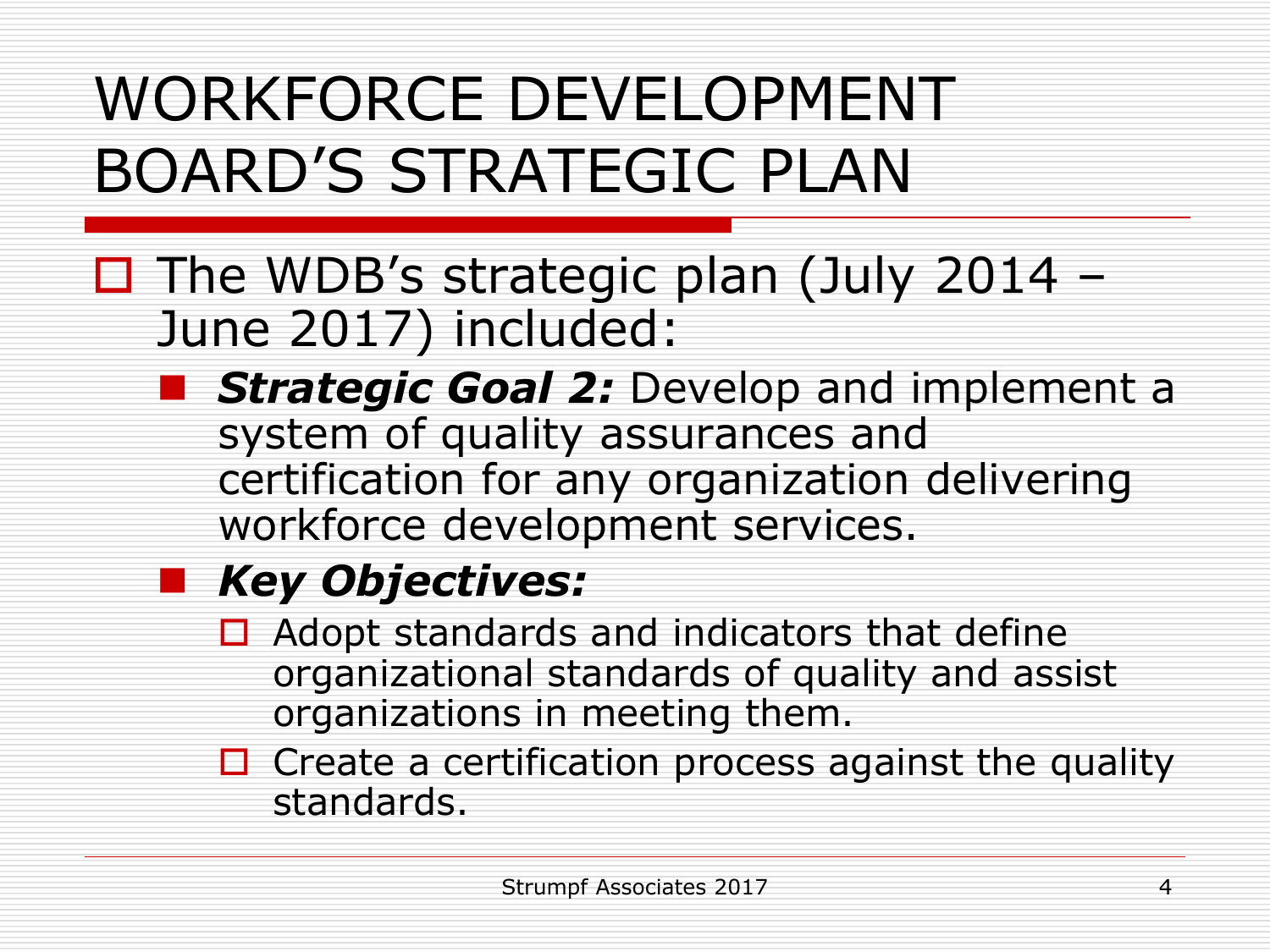#### Benchmarking Definition

 $\Box$  A process for identifying and importing best practices to improve performance *Keehley, Medlin, MacBride, & Longmire Benchmarking for Best Practices in the Public Sector*

**Benchmarking** is the process of measuring an organization's internal processes then identifying, understanding, and adapting outstanding practices from other organizations considered to be best-in-class.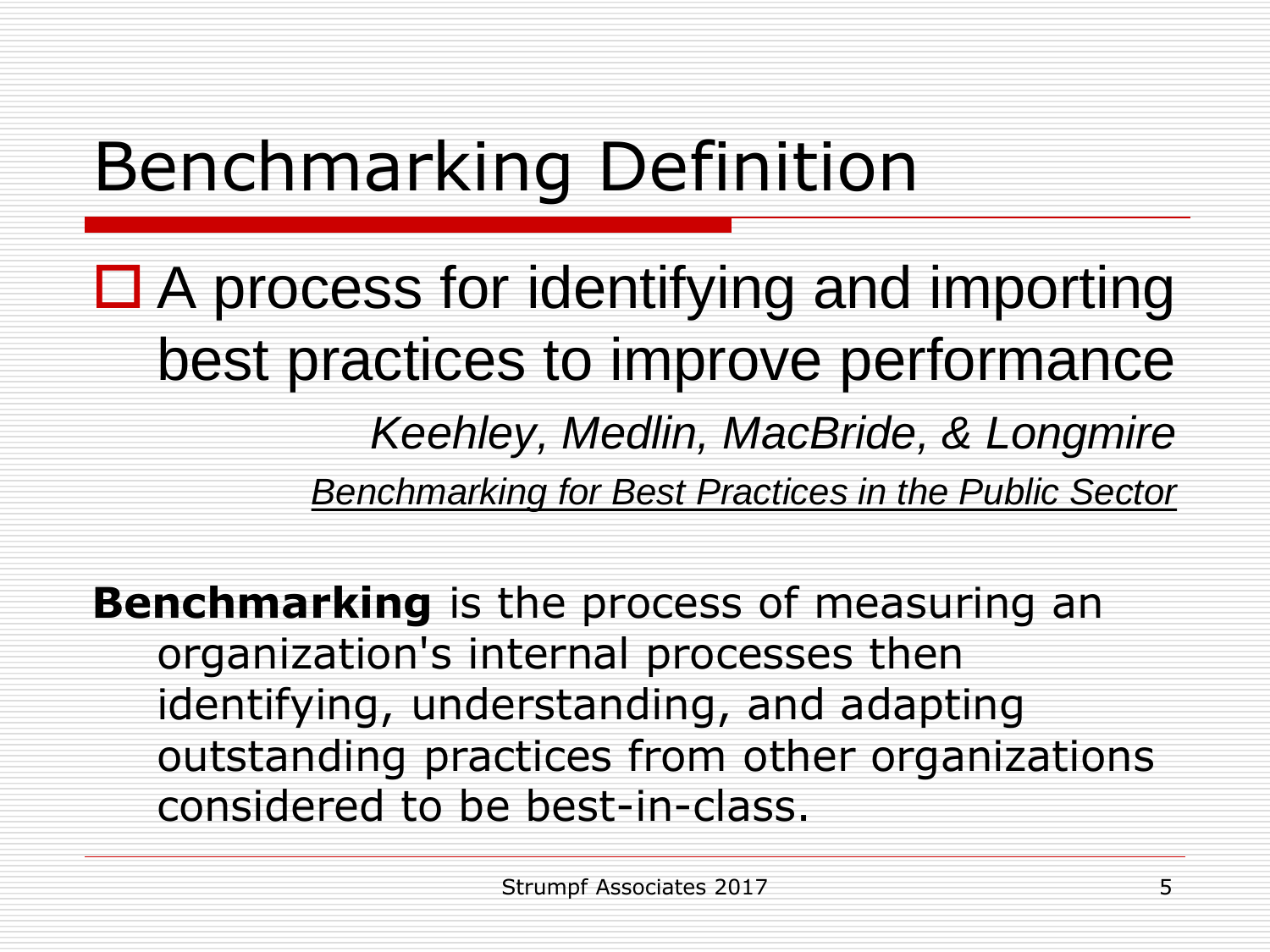## Other Key Benchmarking Terms…

- *Benchmarks* are the key performance indicators/measures used to compare and lead to best practices.
	- **Benchmark Best possible sustained** performance
- $\Box$  Process Structured set of activities to produce an output for a customer
- **□** Baseline Current level of performance
- □ Best Practice Specific process and environment that yielded the benchmark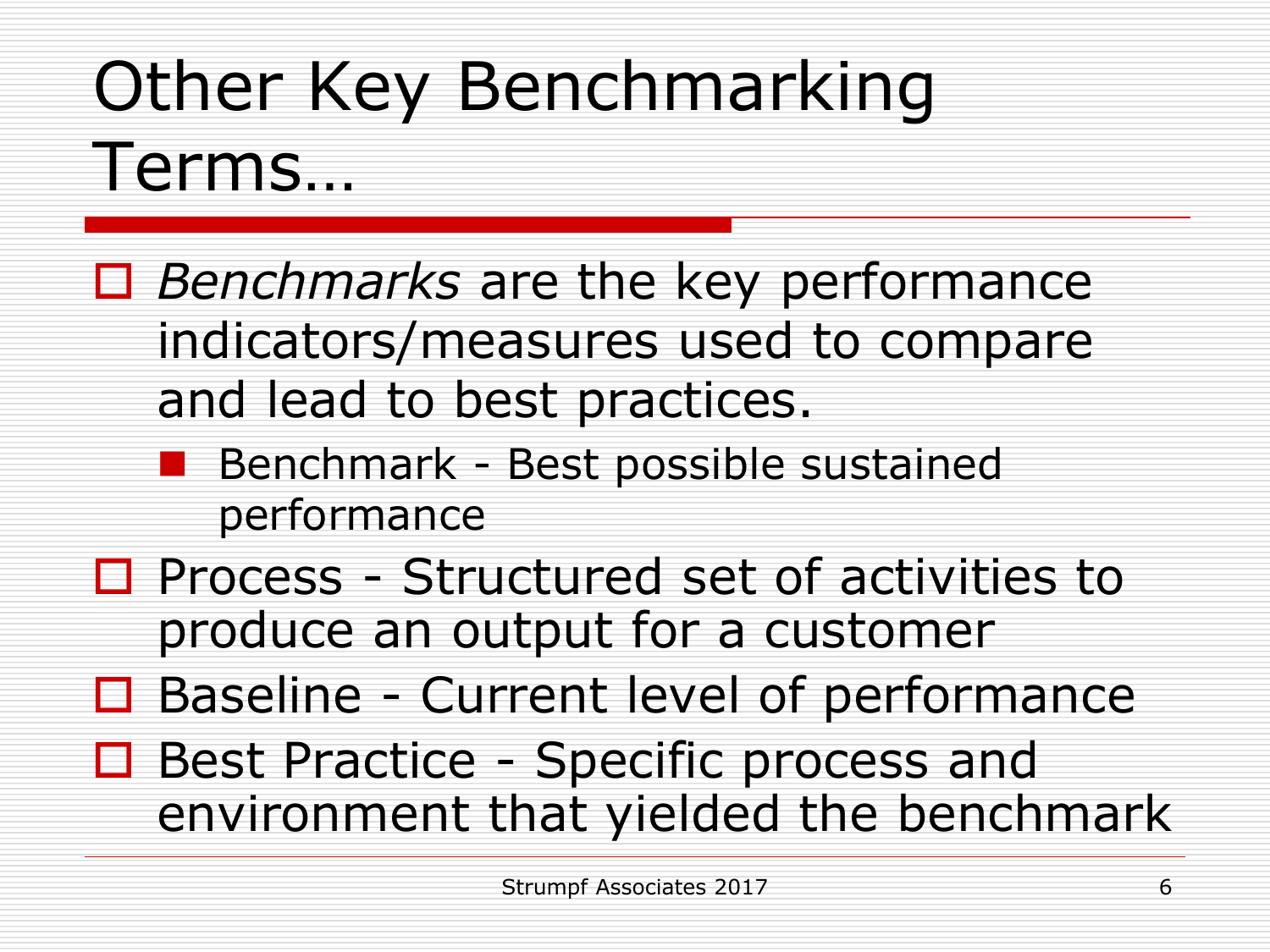## Why Benchmark

- Need breakthrough in performance
- Learn what may be possible outside your beliefs
- ◆ Gain or maintain a competitive edge or reputation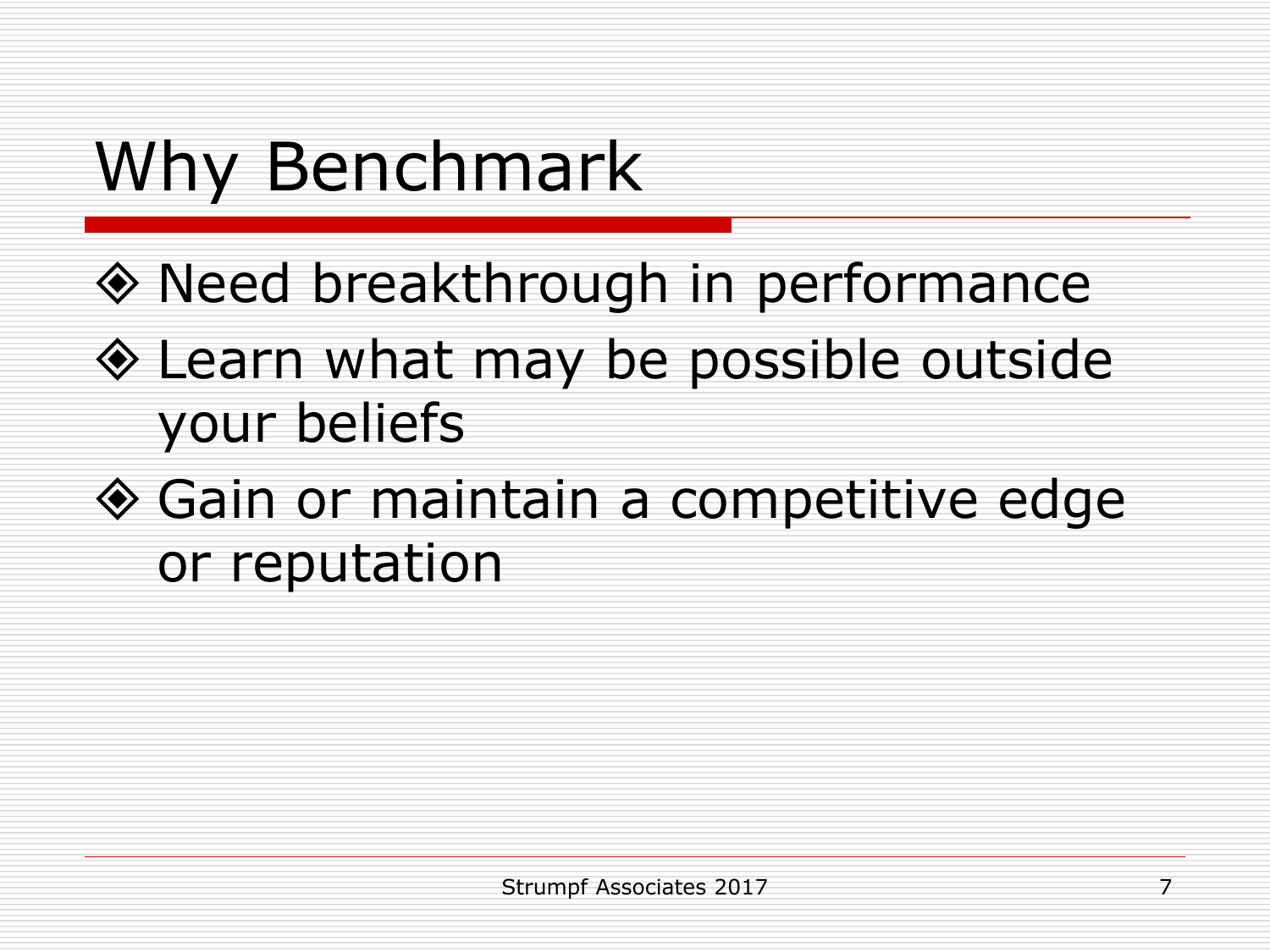- $\Box$  Intuition or "it's just obvious"  $\square$  Data-driven
- **□** Breakthrough innovation needed

#### **BENCHMARK!**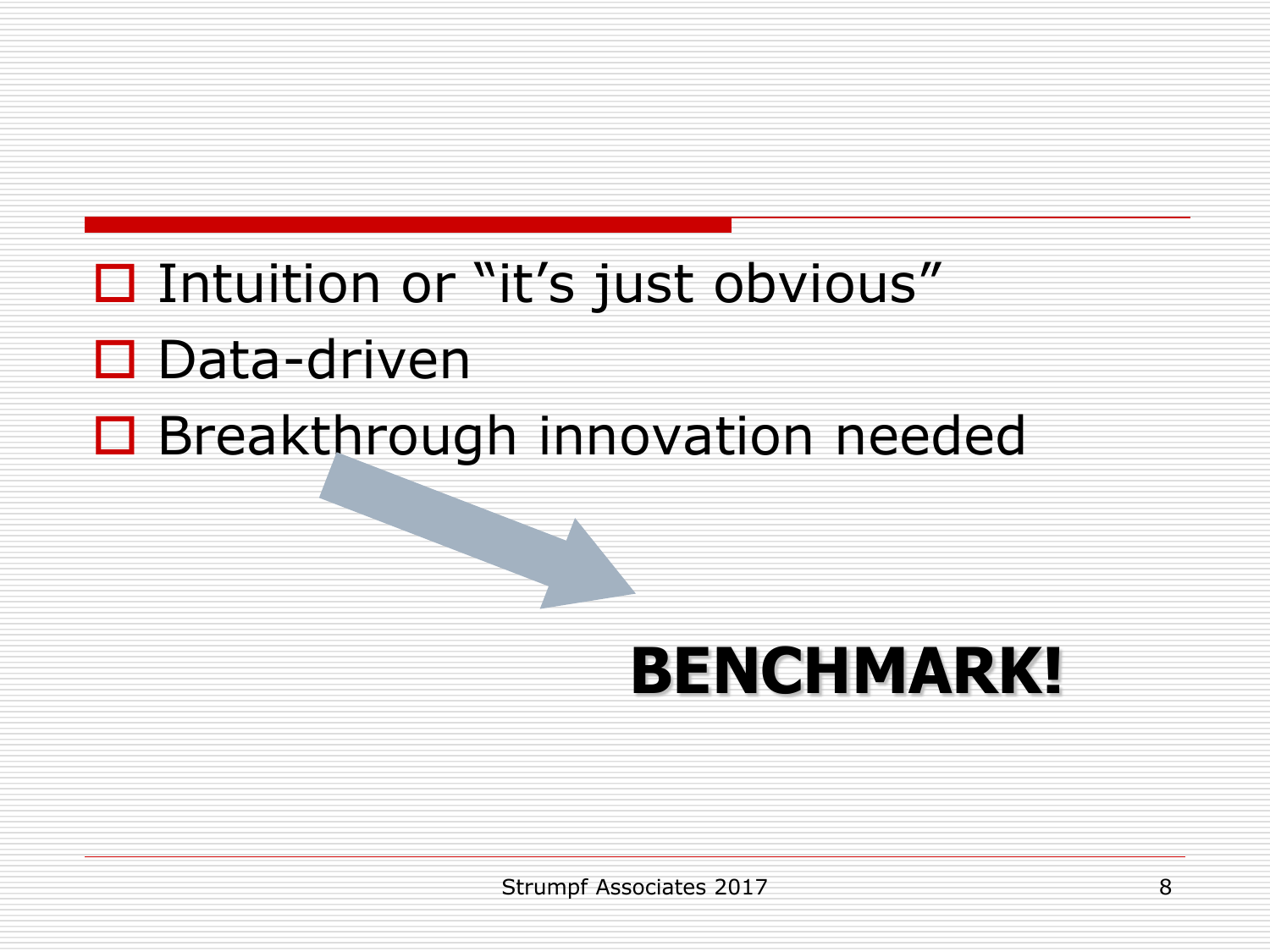#### What Baldrige Says about It

- ◆ Purpose: breakthroughs in performance, not incremental improvement
- ◆ Item 4.1 Measurement and Analysis of Organizational Performance
	- **How you select and ensure the effective use of** key comparative data and information
- $\diamond$  Category 7.0 Results your levels, trends, and comparisons to competitors or other relevant benchmarks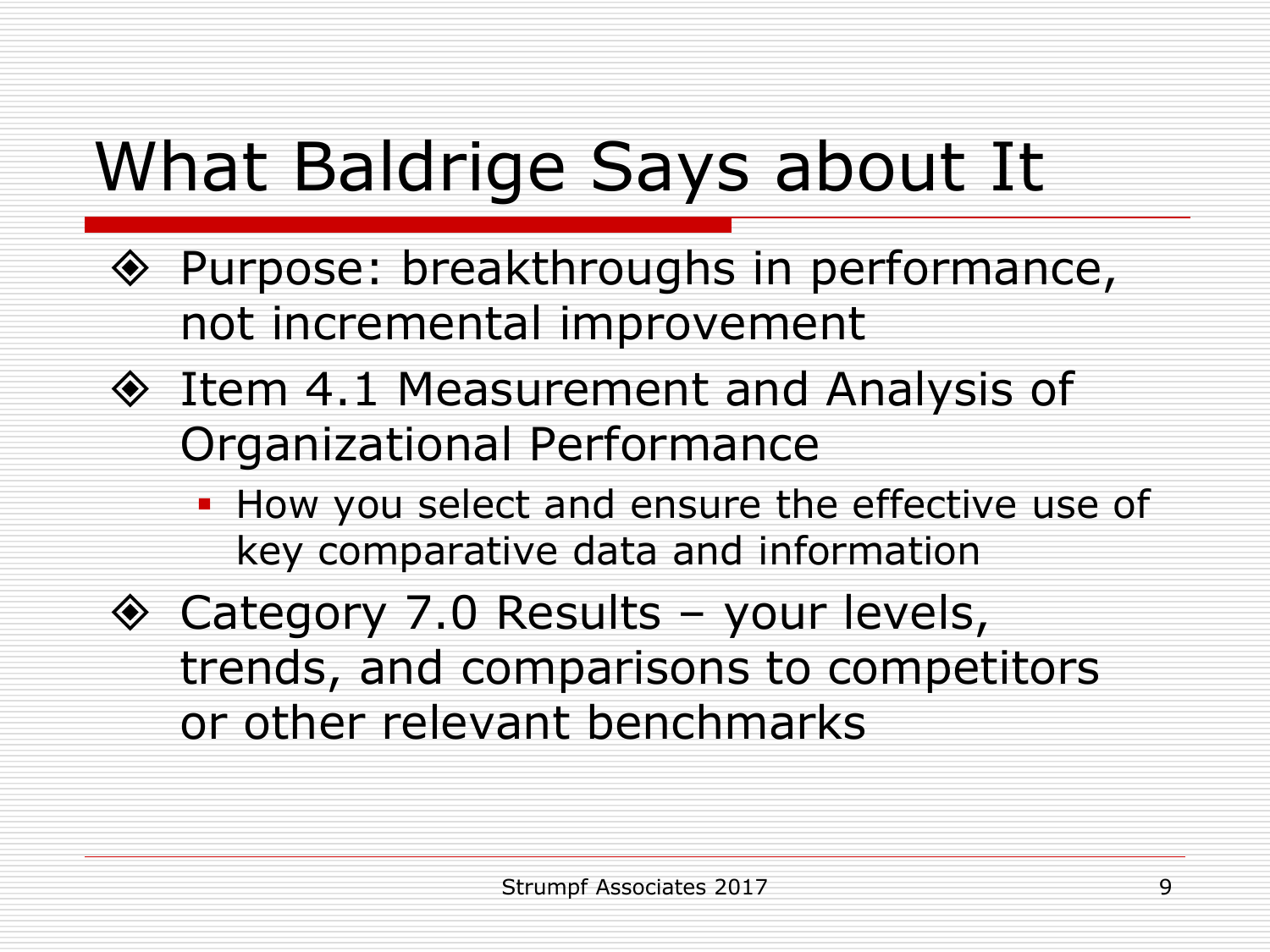#### What Process to Benchmark

- $\Box$  Meaningful or highly visible
- **□** Resource-intensive
- $\Box$  History of critical problems
- You can change it
- $\Box$  Worth the effort of benchmarking

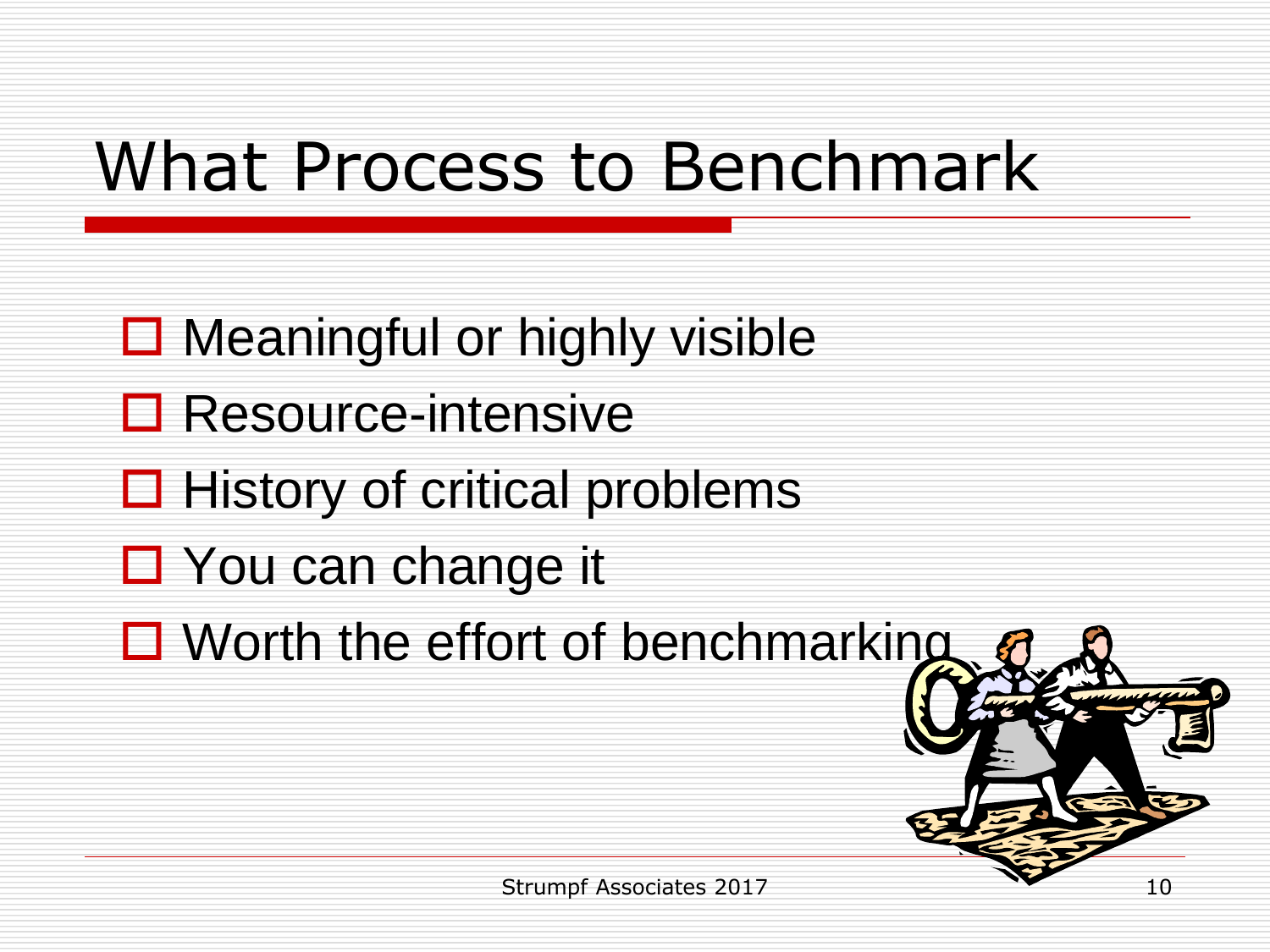#### Types of Benchmarking

| GAINS<br>$\blacktriangleleft$<br>Е<br>П | Breakthrough  | External: outside<br>your industry<br><b>Industry Process</b><br>Internal: within<br>the organization |                   |      |
|-----------------------------------------|---------------|-------------------------------------------------------------------------------------------------------|-------------------|------|
|                                         | <b>Illews</b> |                                                                                                       |                   |      |
|                                         |               | Low                                                                                                   | <b>DIFFICULTY</b> | High |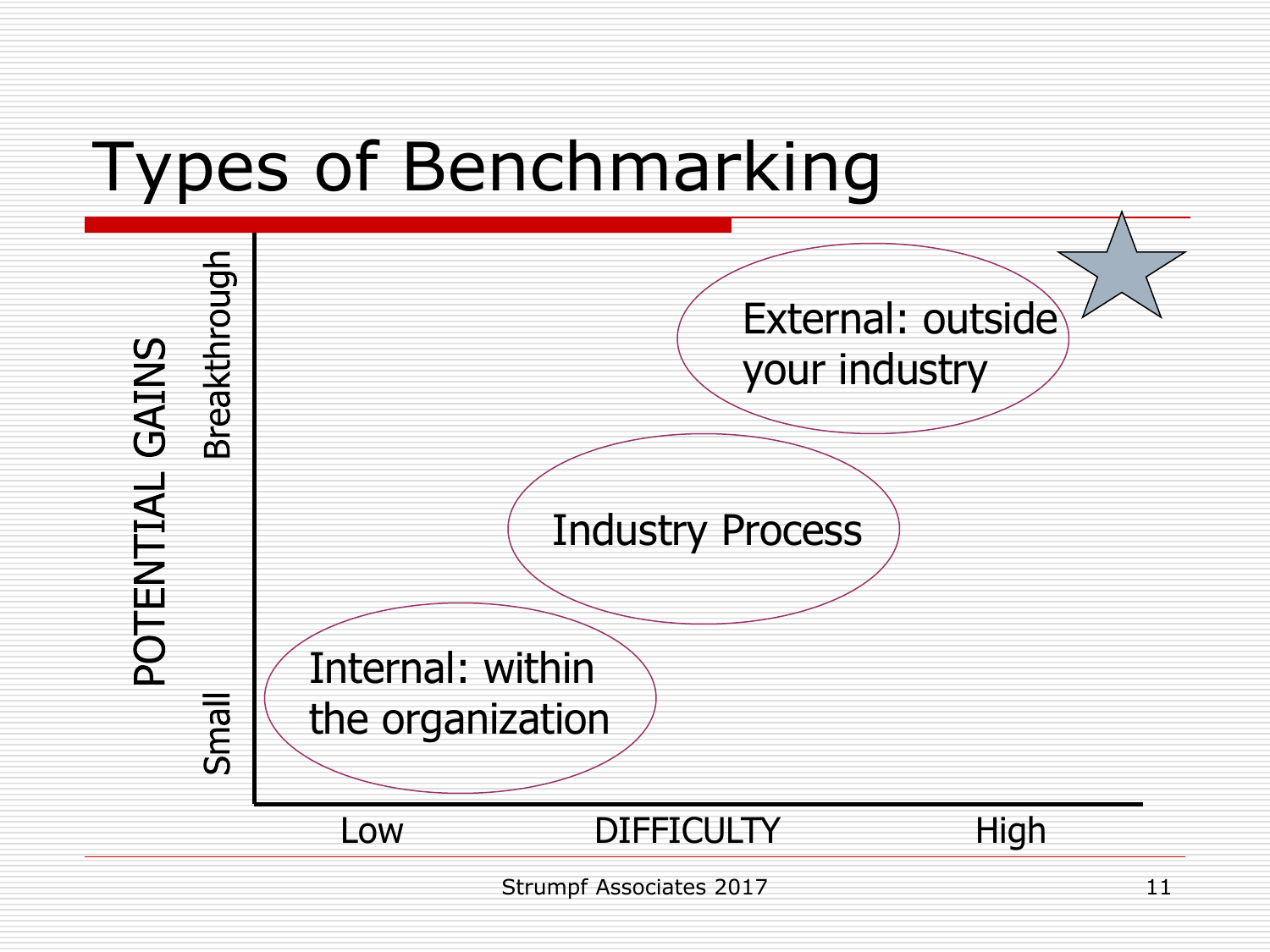#### Common Mistakes

- □ Choosing easily improved processes
- $\Box$  Not knowing your key performance results, trends, gaps vs. goals
- □ Scope too broad
- $\Box$  Organization not willing to change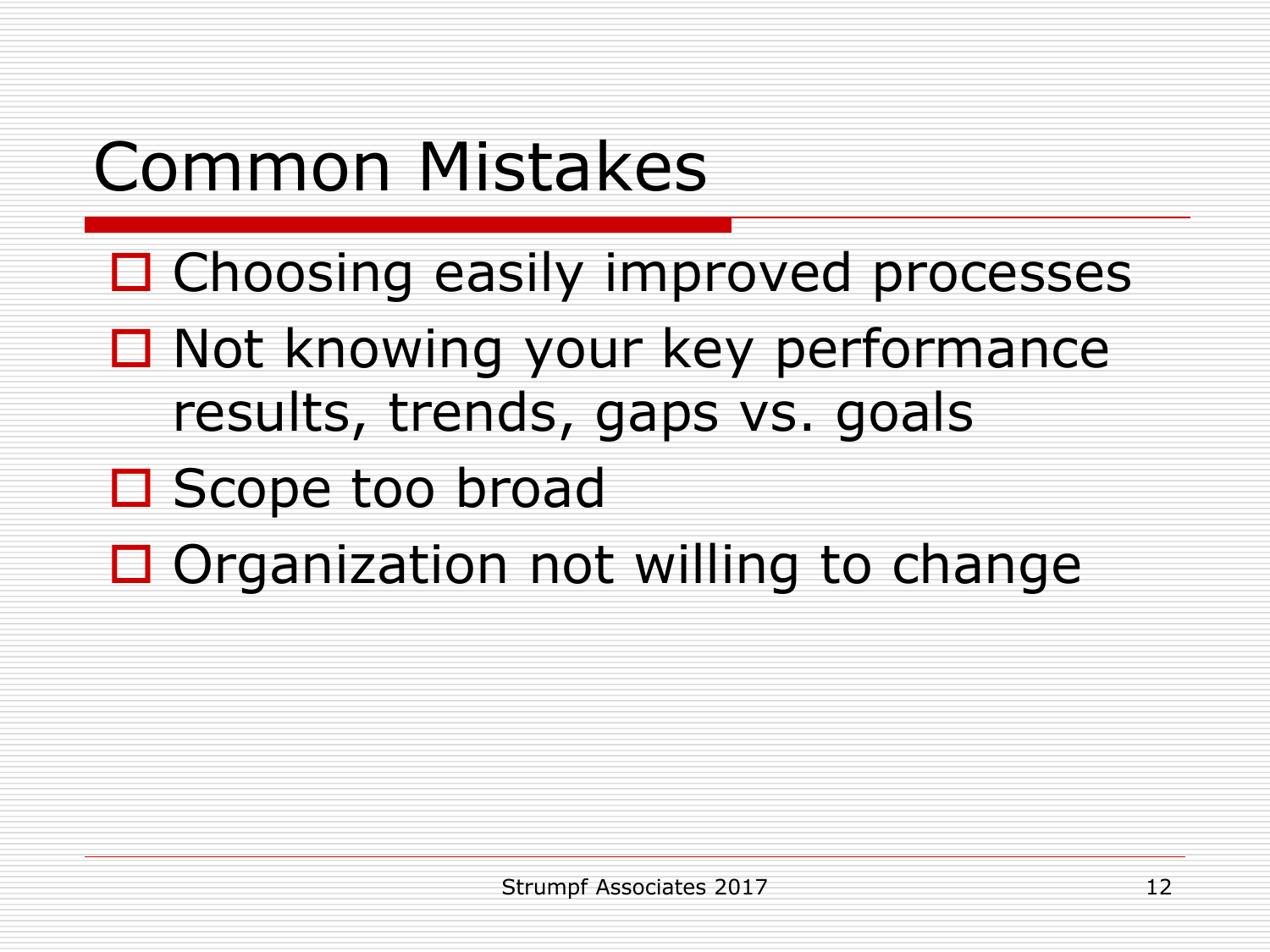#### Work Processes

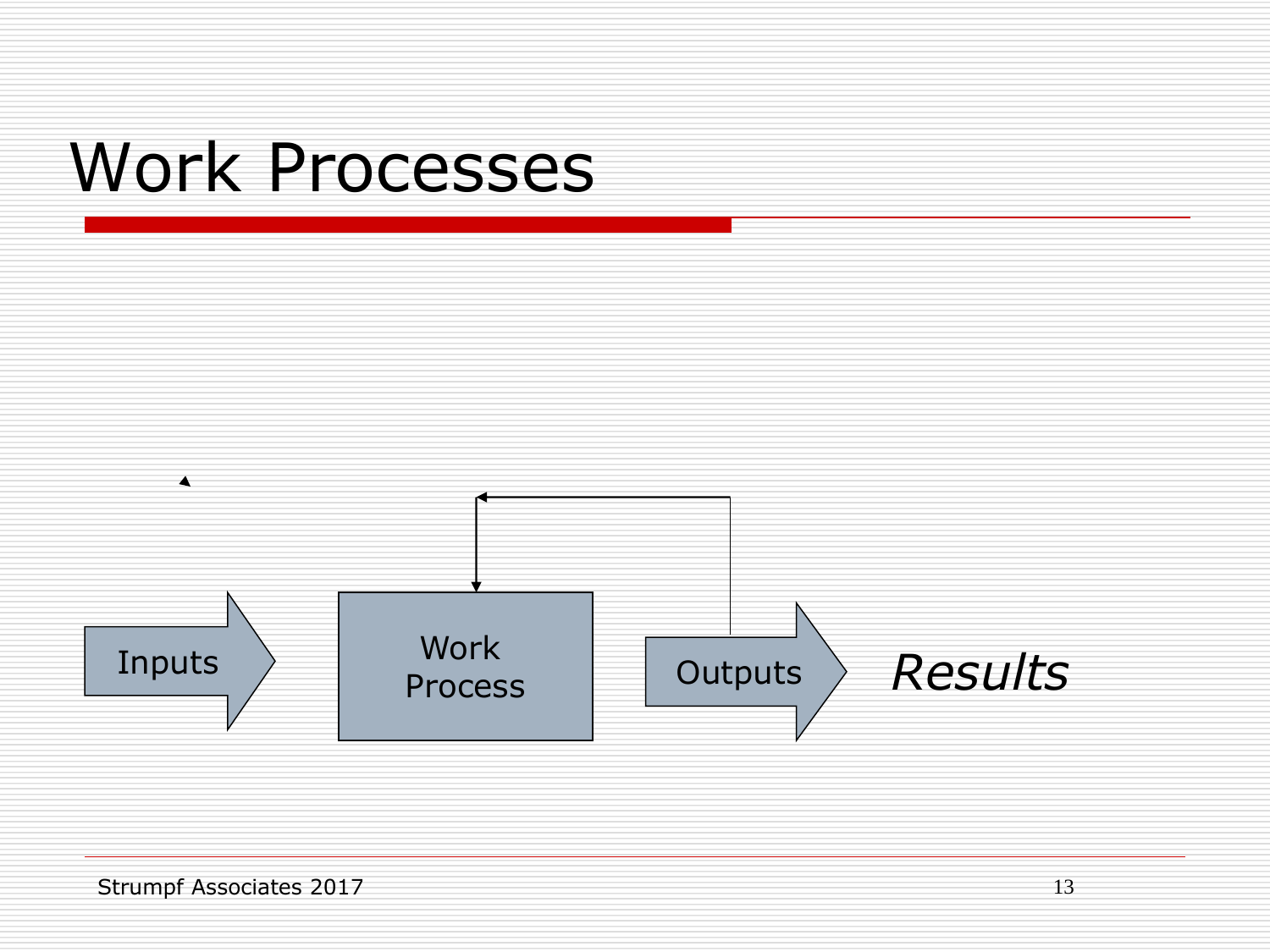## Planning for Benchmarking

#### **FOCUS**

**F**ind an important area needing improvement

- **O**bserve current performance
- **C**reate benchmarking data collection plan
- **U**nderstand how you'll use the
	- information
- **S**hare findings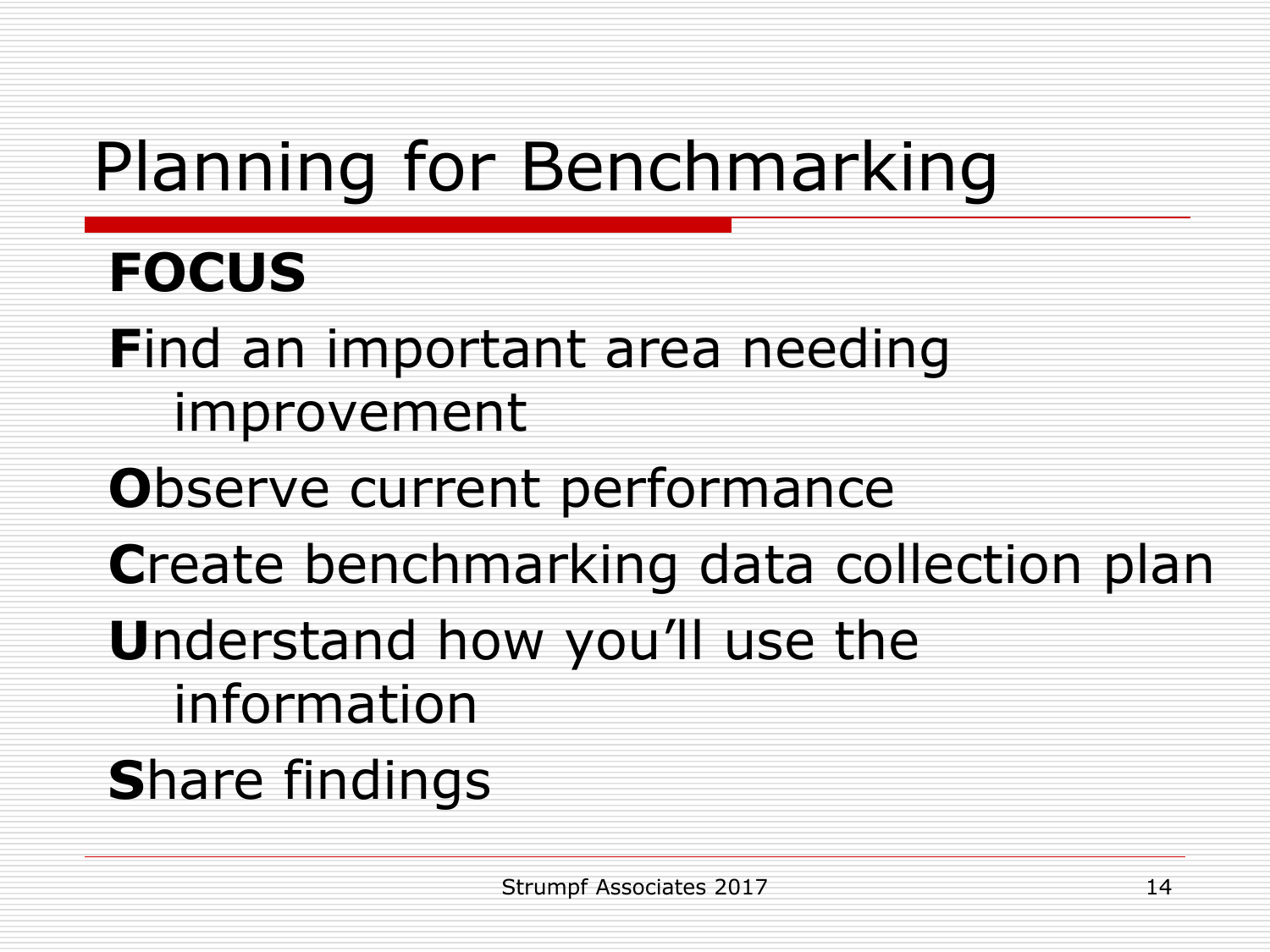#### Litmus Test for Process Choice

- $\Box$  Does the gap in performance warrant investment in benchmarking?
- $\Box$  Are the benefits of improving the process great compared to other investments?
- $\Box$  Is improvement really possible?
- $\Box$  Are those who work in the process ready for change?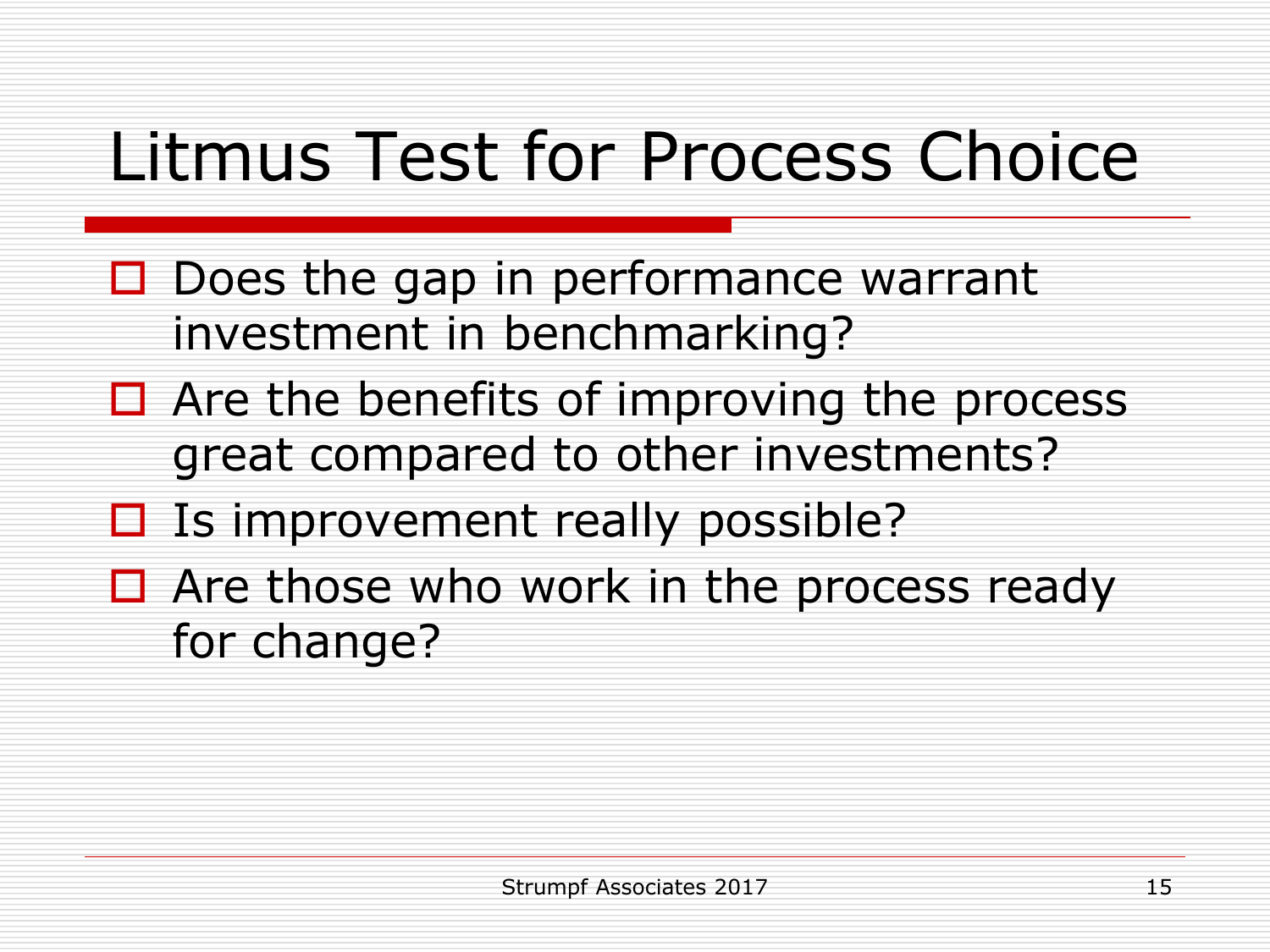## Steps in Benchmarking

- 1. Identify process to benchmark
- 2. Collect data on current process and performance (flowcharts, metrics, goals, gaps)
- 3. Identify what information you want to study
- 4. Identify benchmarking sources/partners
- 5. Collect benchmarking data (literature search, survey, interview, site visit, etc.)
- 6. Analyze benchmarking data
- 7. Share information gained
- 8. Adopt changes, set new goals
- 9. Monitor performance results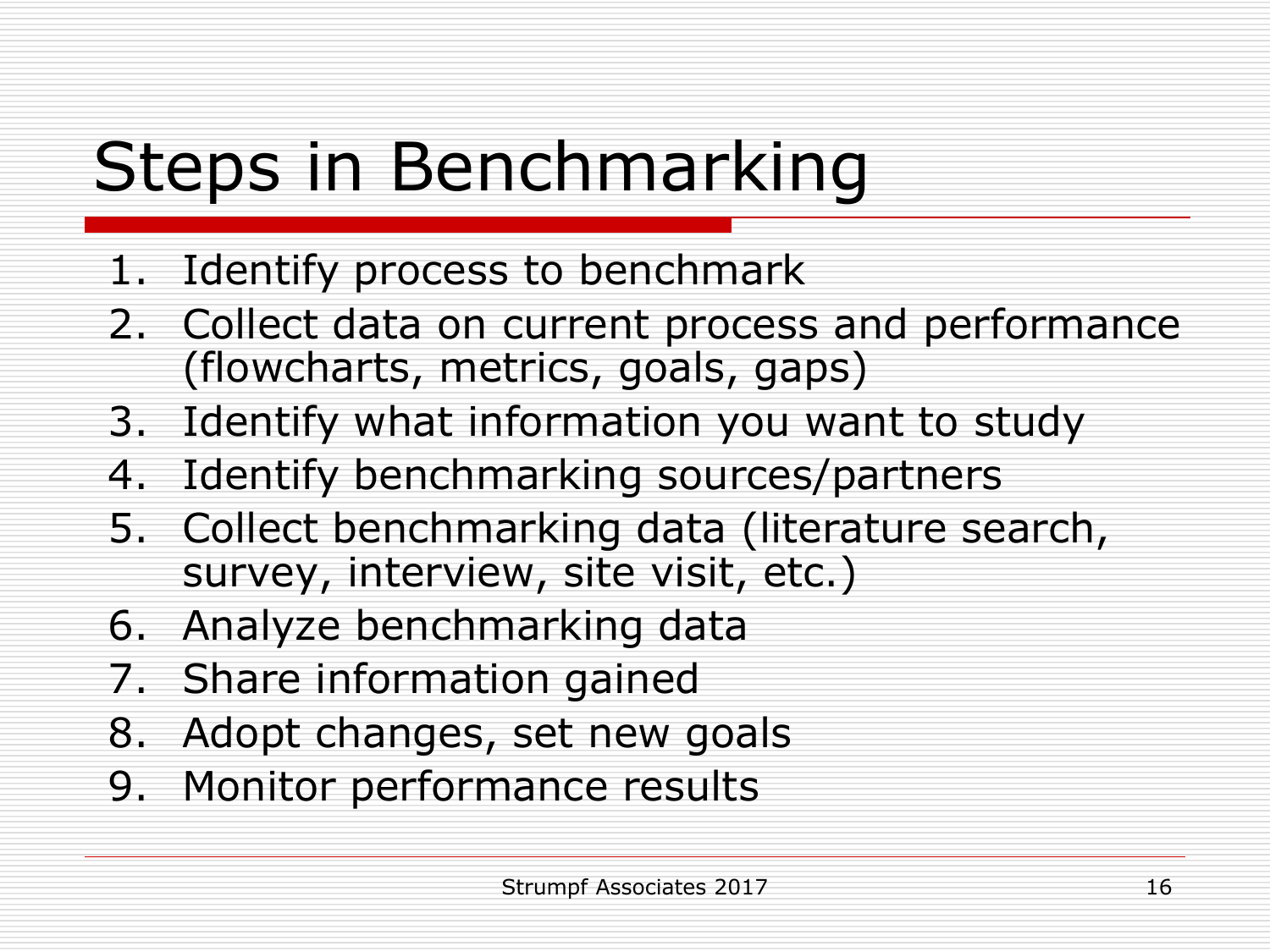## **Mapping out your time**

- $\Box$  Typically, your benchmarking time should be spent approximately as follows:
	- 30%—planning
		- 50%—information gathering, and research
	- 20%—analyzing performance gaps (discrepancies between how your organization performs a process and how your benchmarking partner(s) does).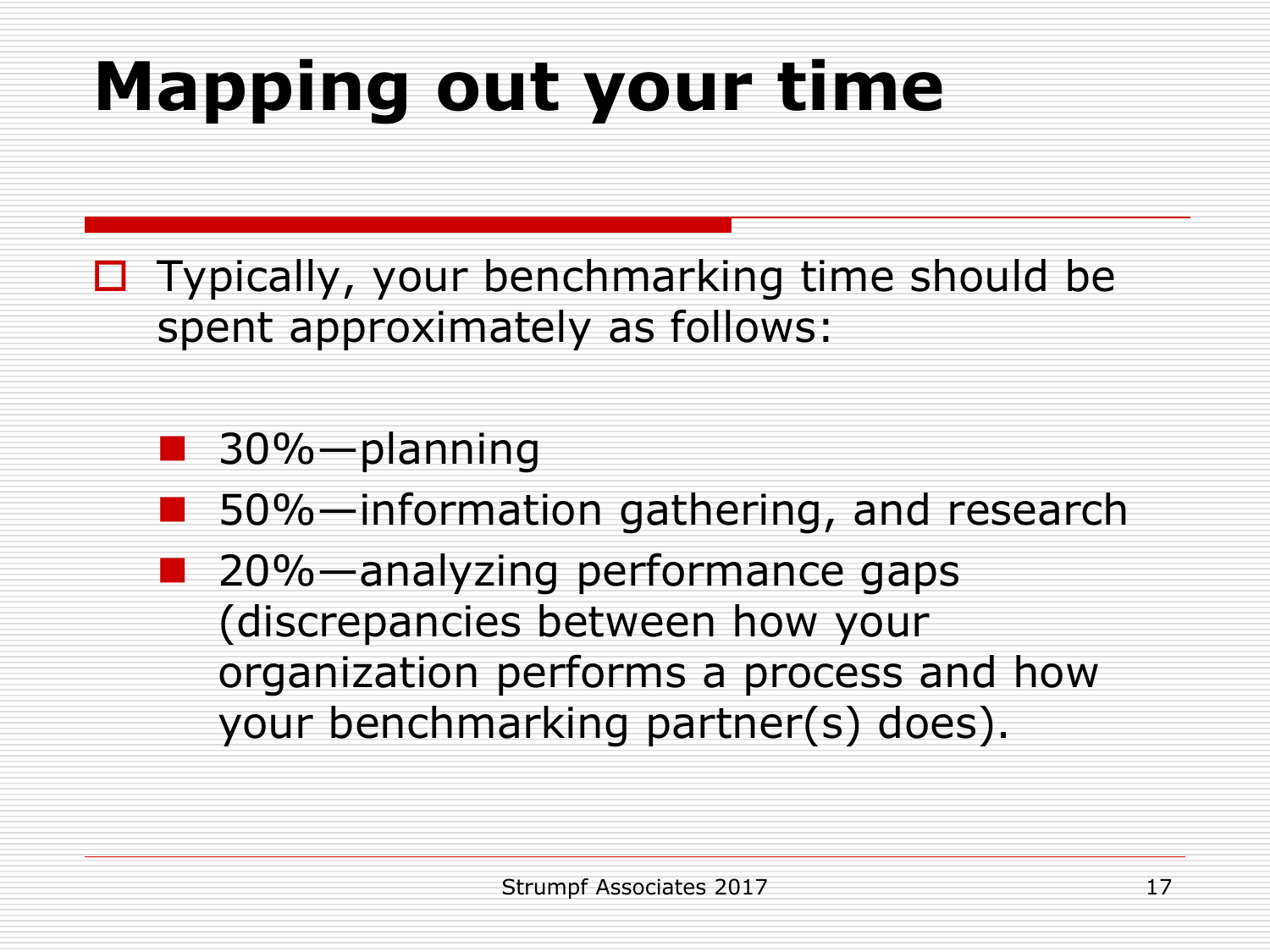# **The 'Gap Analysis'**

 $\Box$  When examining the best practices of others and drawing comparisons, an organization will often perform what is called a "gap analysis." This is a way to identify the performance or operational differences between your process and that of your benchmarking partners, and to understand why the differences exist. One way to identify these gaps is through a technique called "activity modeling," a useful method for understanding how a business process really works by first describing how things are ("as-is" modeling), and then by how you want them to be ("to-be" modeling).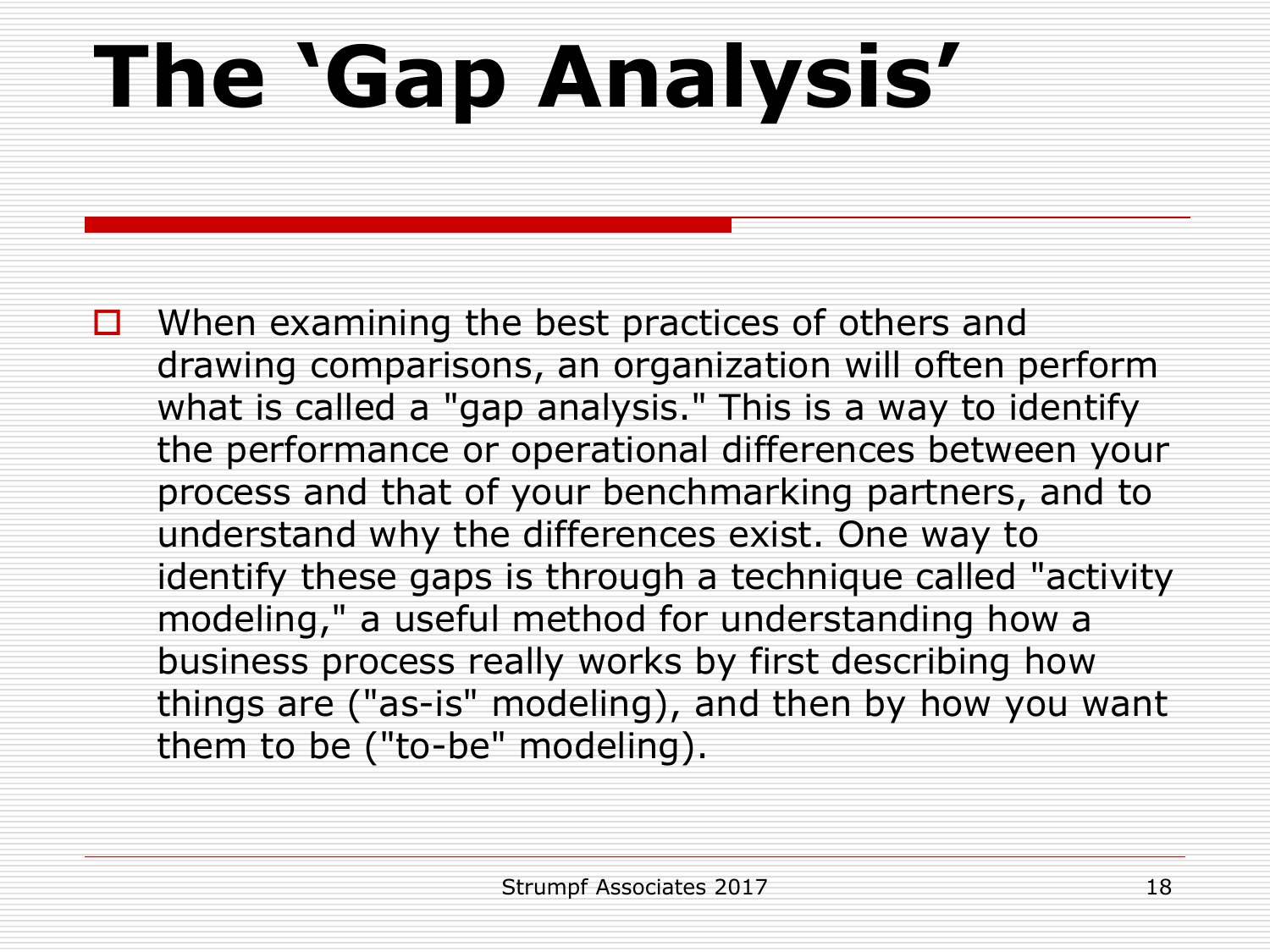#### Process Metrics

- Based on Customer Requirements or Business Needs
- $\Box$  Timeliness / Elapsed Time
- □ Accessibility
- $\Box$  Cost
- Accuracy / Errors / Rework
- $\Box$  Privacy / Confidentiality
- □ Staff Knowledge/Ability/ Courtesy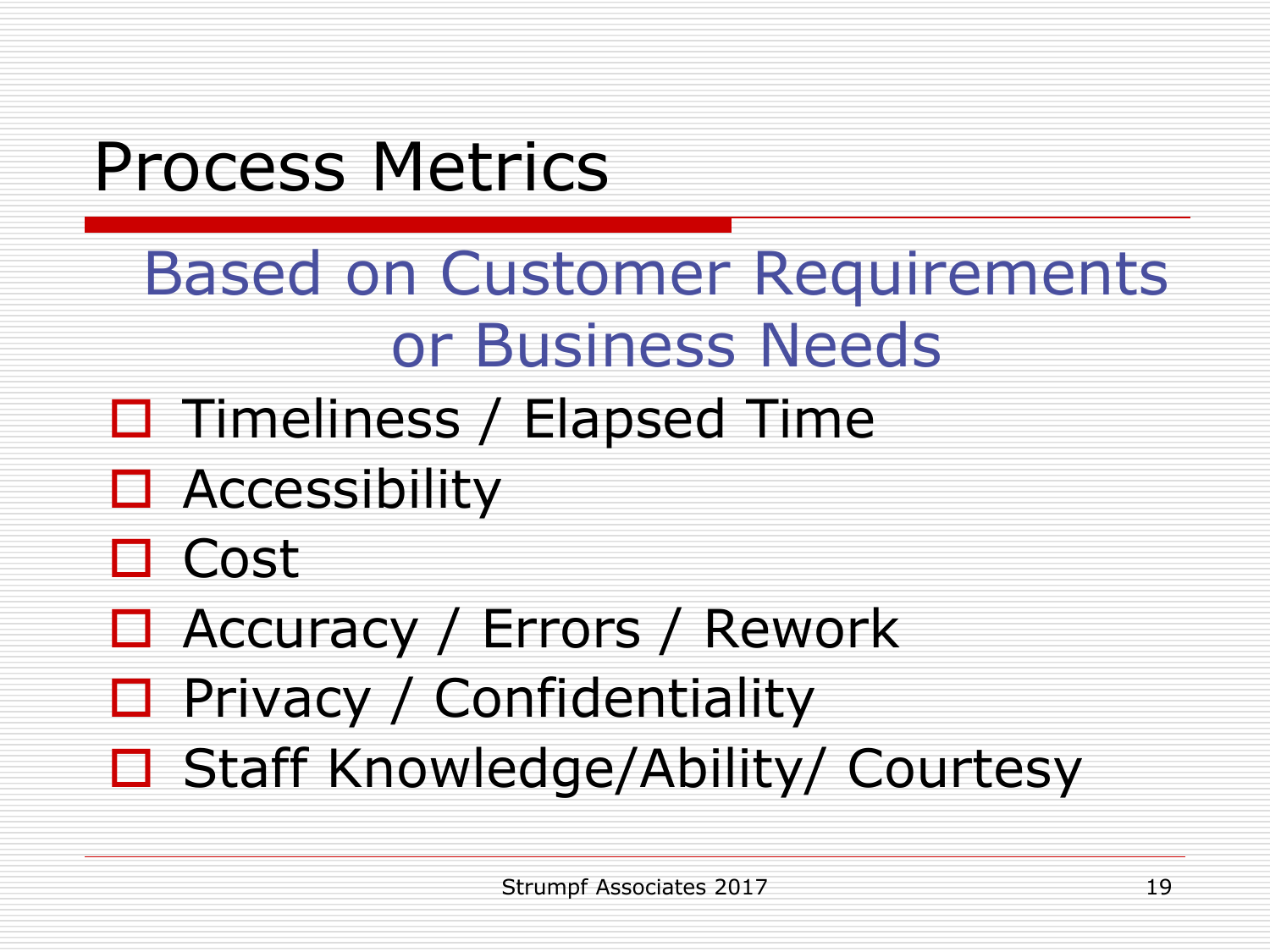#### Process Metrics

- Collect before benchmarking and after improvements have been made
- In-Process Metrics
	- **Focus attention here**
- □ End Results
	- **I** Improved results will occur as a result of improvements in the process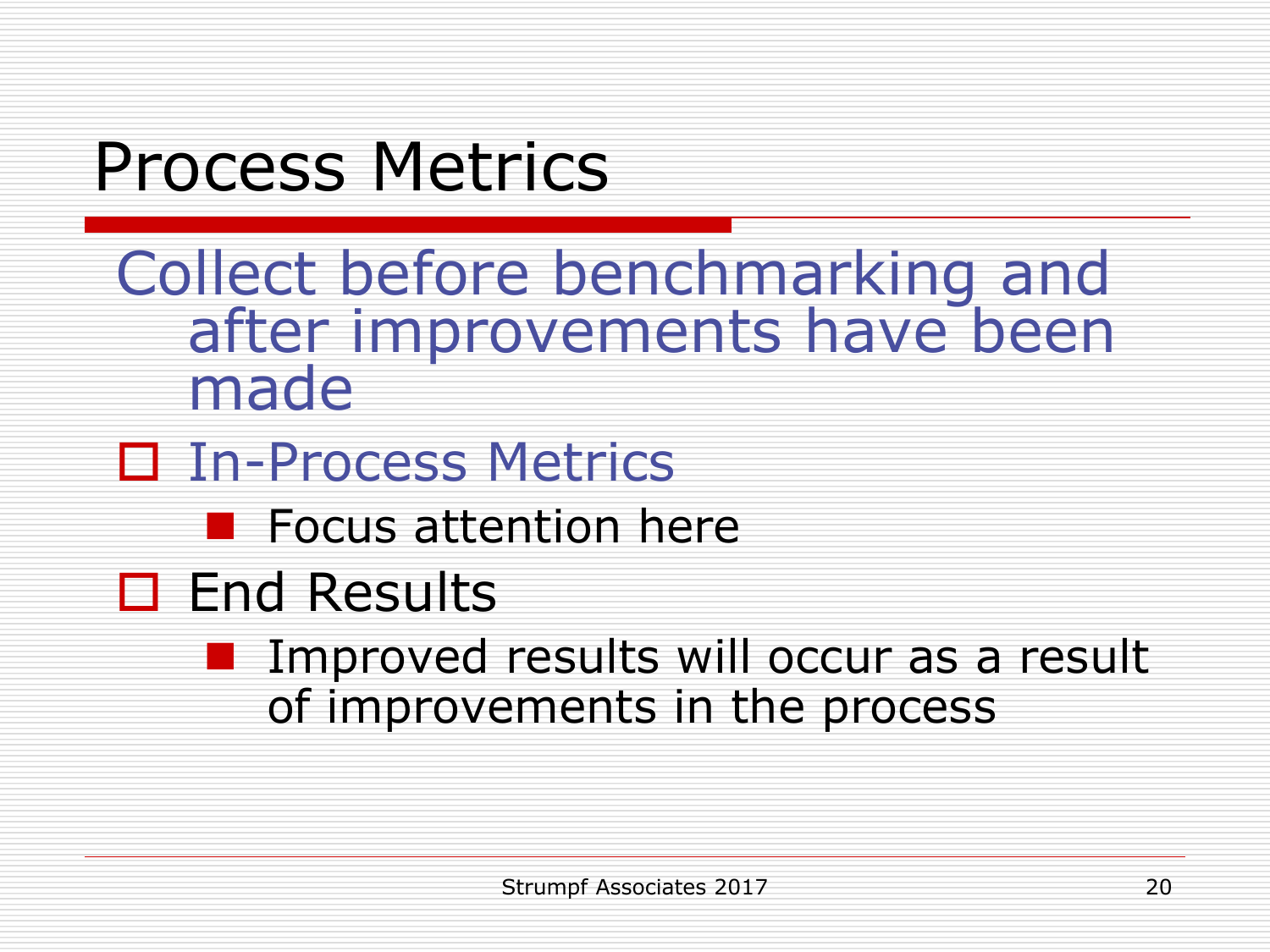## Benchmarking Sources

- Where Best Practice Exists
- **□** Successful over time
- **□** Quantifiable results
- **□** Repeatable
- $\square$  Innovative
- **□** Adaptable
- Not merely "good" practice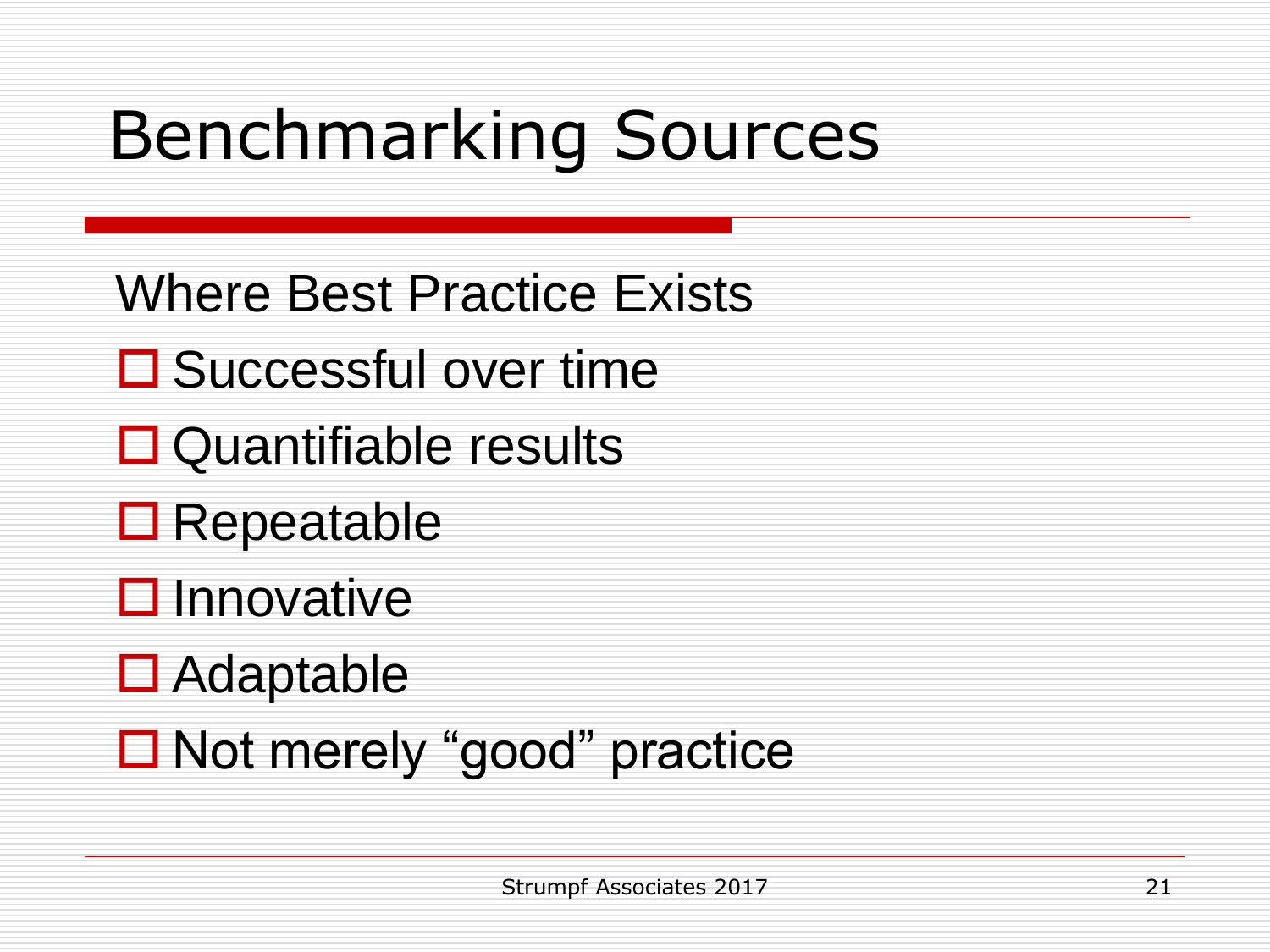## Breakthrough Stories

- **□ Ritz-Carlton Hotel Corporation** 
	- Cut room cleaning time and defects through team room cleaning
	- **Learned from a competitor**
- **□ Granite Rock Company** 
	- **Cut customer waiting time in the yard**
	- **Learned to adapt ATM-type system from a** bank and automate product delivery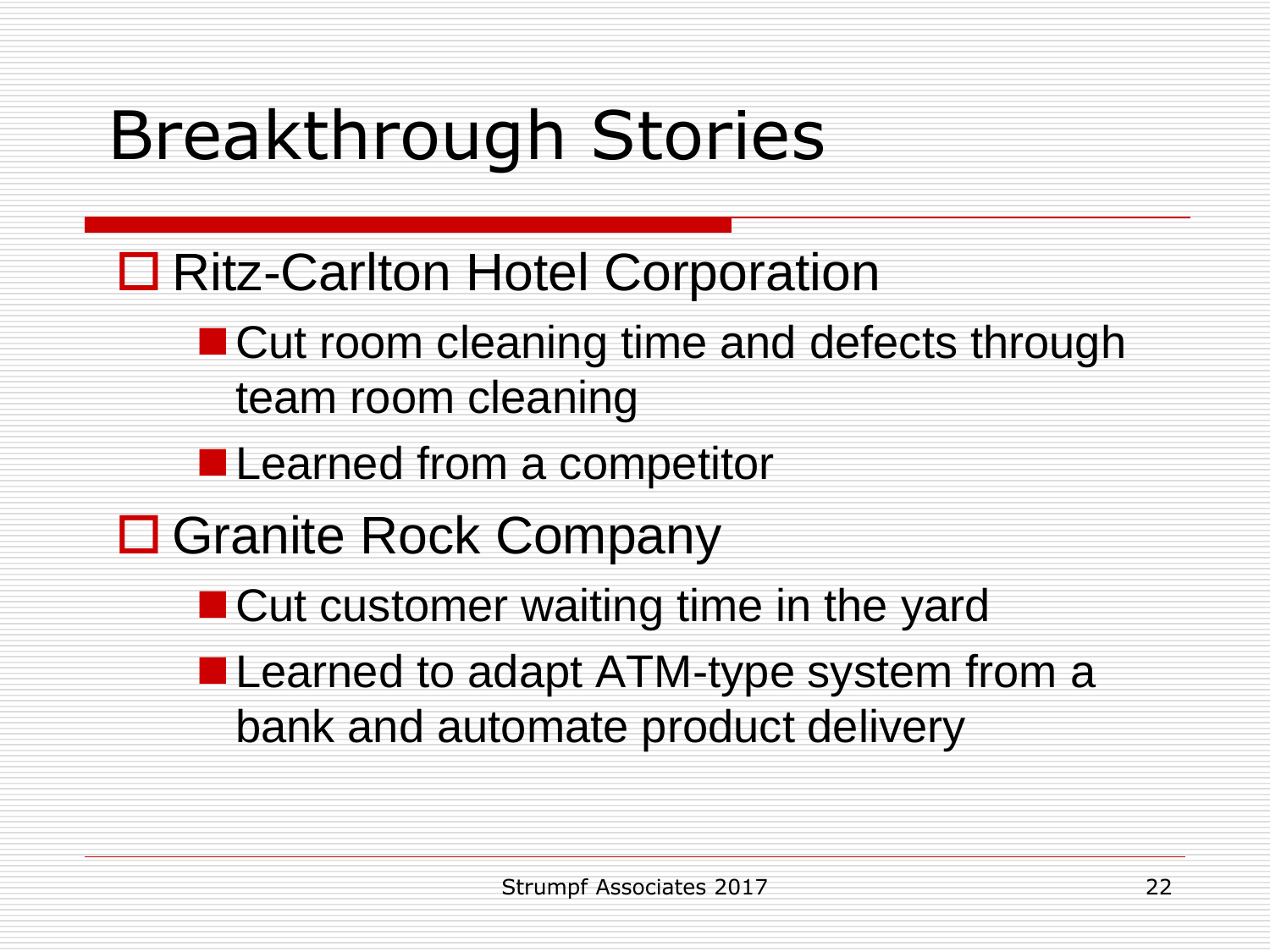## Breakthrough Stories cont.

#### **□ Granite Rock Company**

- **Independent Improved mixed concrete delivery times**
- **Learned better route planning from Domino's** Pizza
- Westinghouse Savannah River Co.
	- **Re-engineered employee recognition**
	- Seven benchmark partners in unrelated industries participated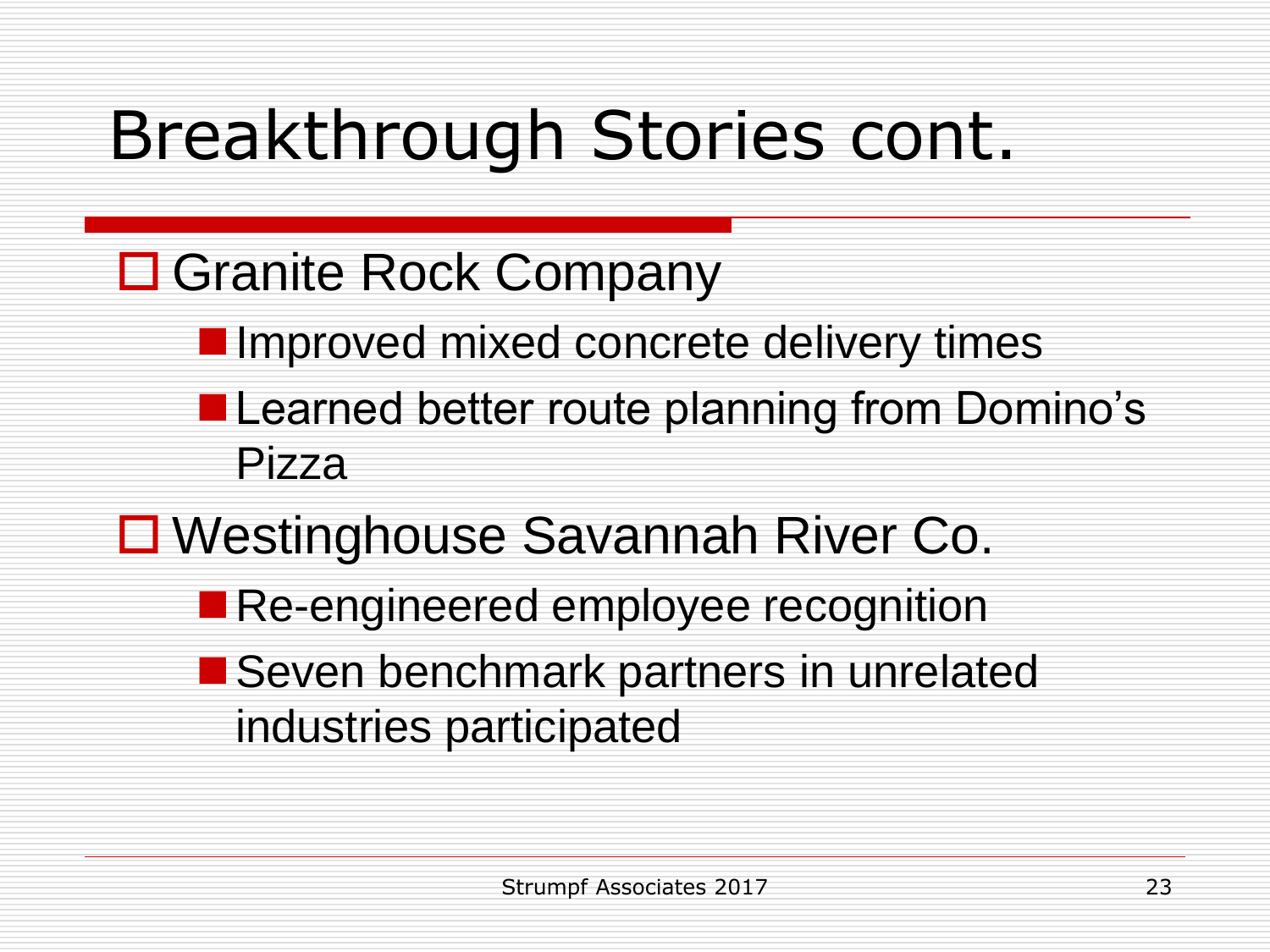## Breakthrough Stories cont.

#### **□ IBM-Rochester**

- **I** Improved customer satisfaction by revamping its customer satisfaction management process
- **Learned from an automotive company, a** direct competitor, a consumer credit company, and a packaged goods distribution firm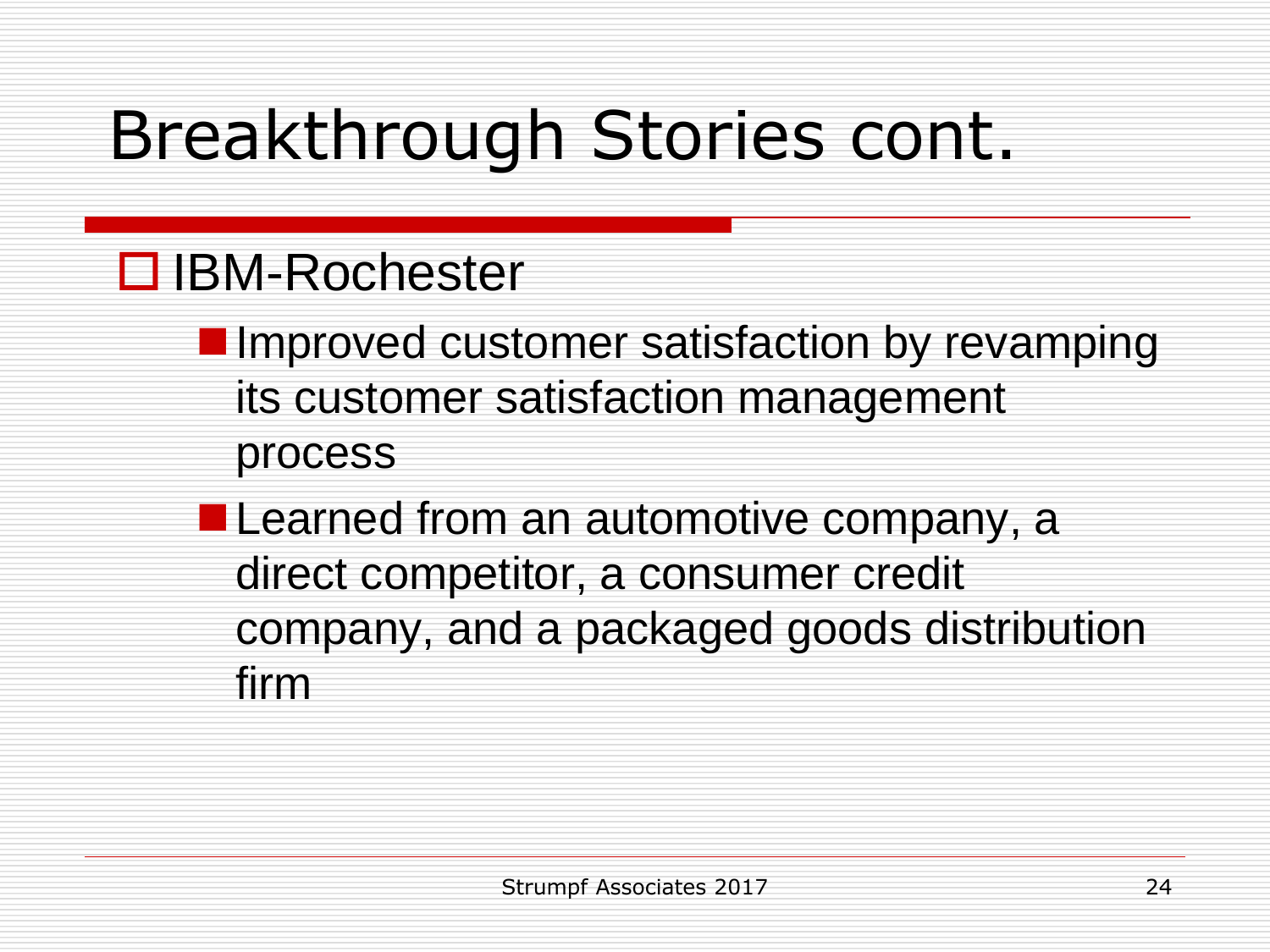#### Using Benchmarking Findings

#### "Information that is consumed isn't necessarily digested" *Michael Schrage*



#### What can happen when comparisons are shared openly?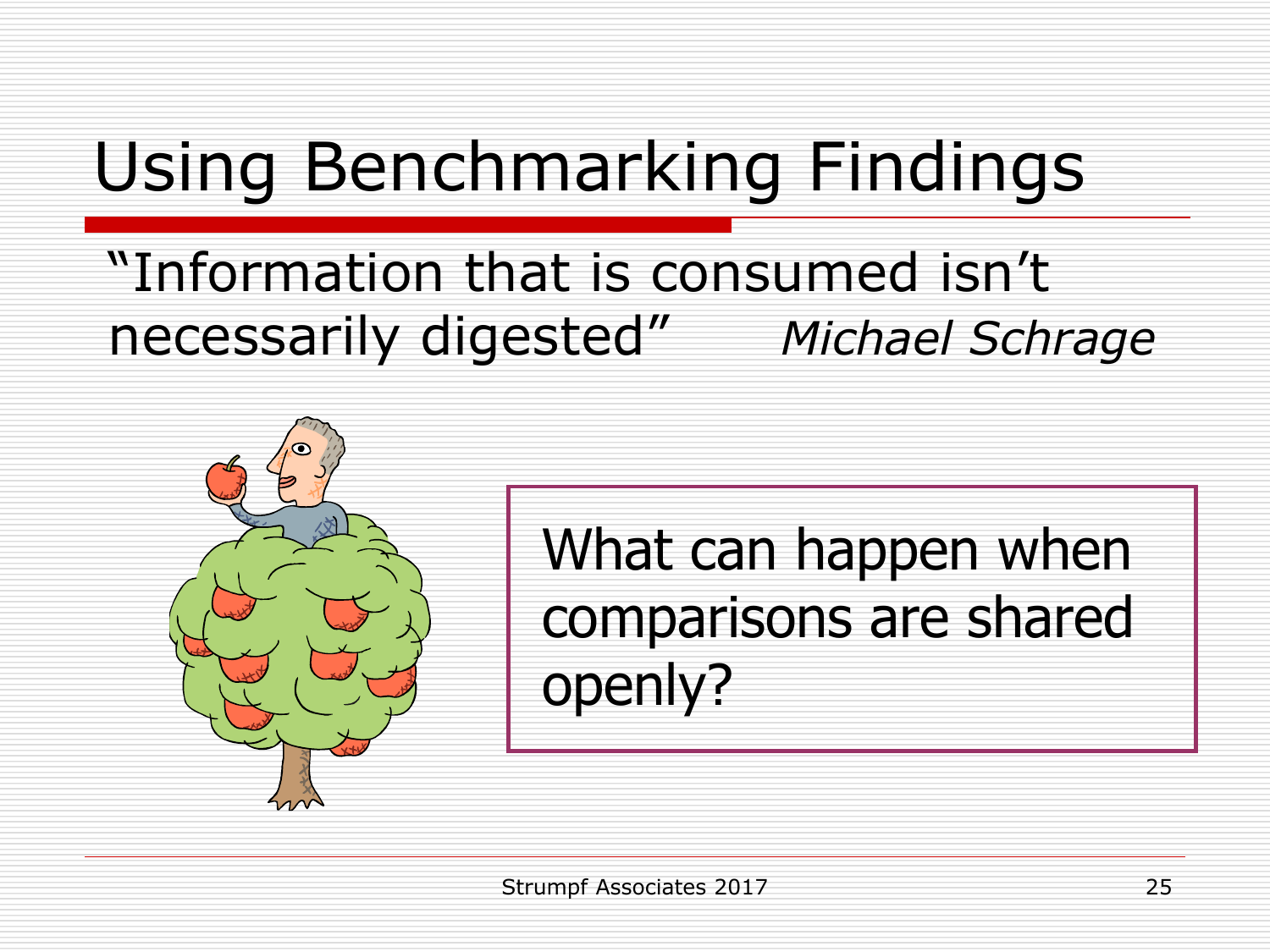## Benchmarking Etiquette

- $\Box$  Do your homework
- $\Box$  Respect confidentiality
- $\Box$  Be prepared to share your information too
- □ Don't criticize benchmark partners' practices
- $\Box$  Let the partner decide dates and times
- $\Box$  Bear the costs incurred to the partner
- $\Box$  Thank your benchmark partner
- $\Box$  Offer to help them where you can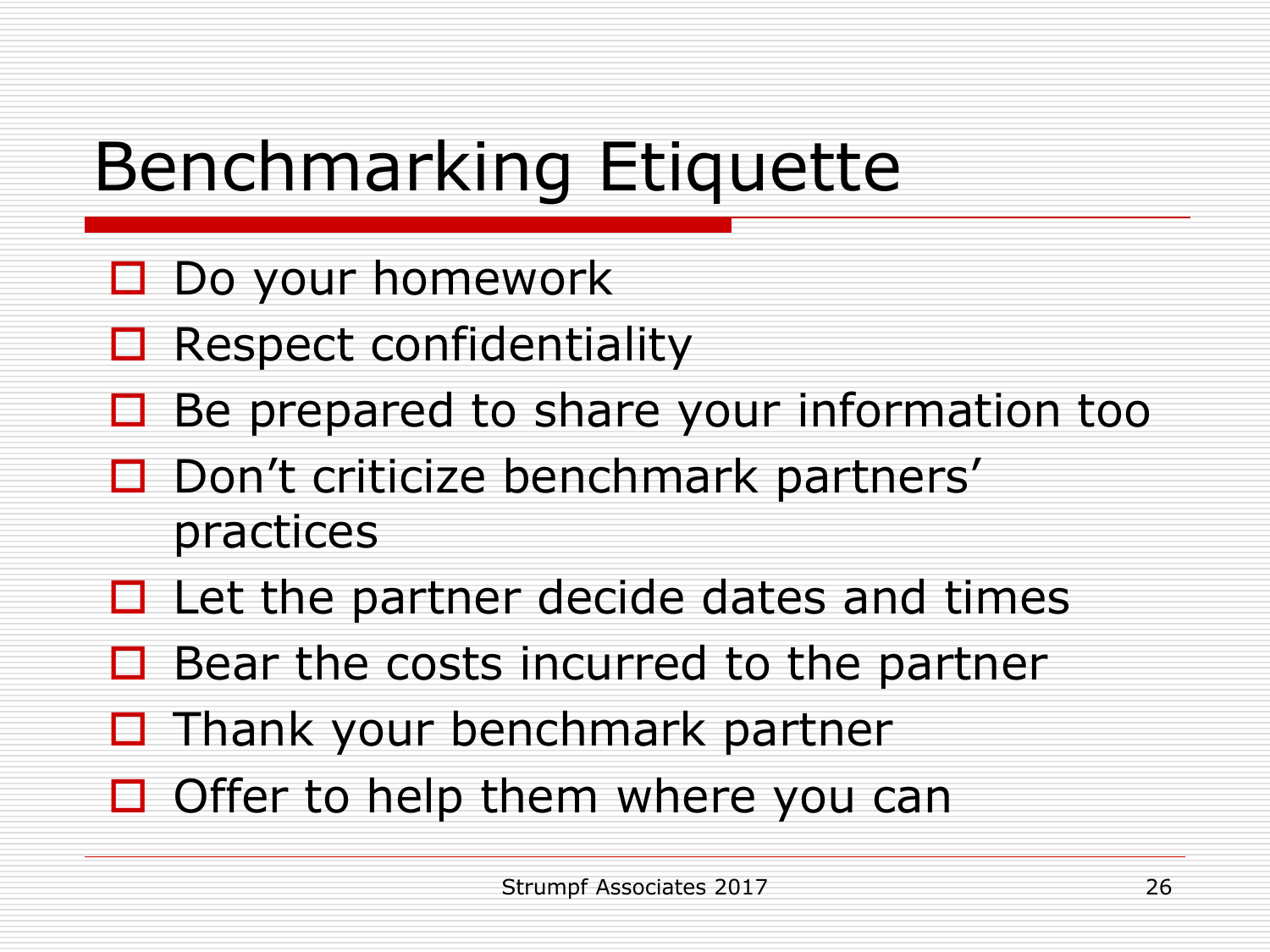## Your Benchmarking Projects

 $\Box$  Post your project on a chart page **Notable Why it is important to you Potential obstacles** □ Everyone add notes to all charts **Possible benchmarking sources/partners IDEAS TO OVERCOME Obstacles** □ Take your chart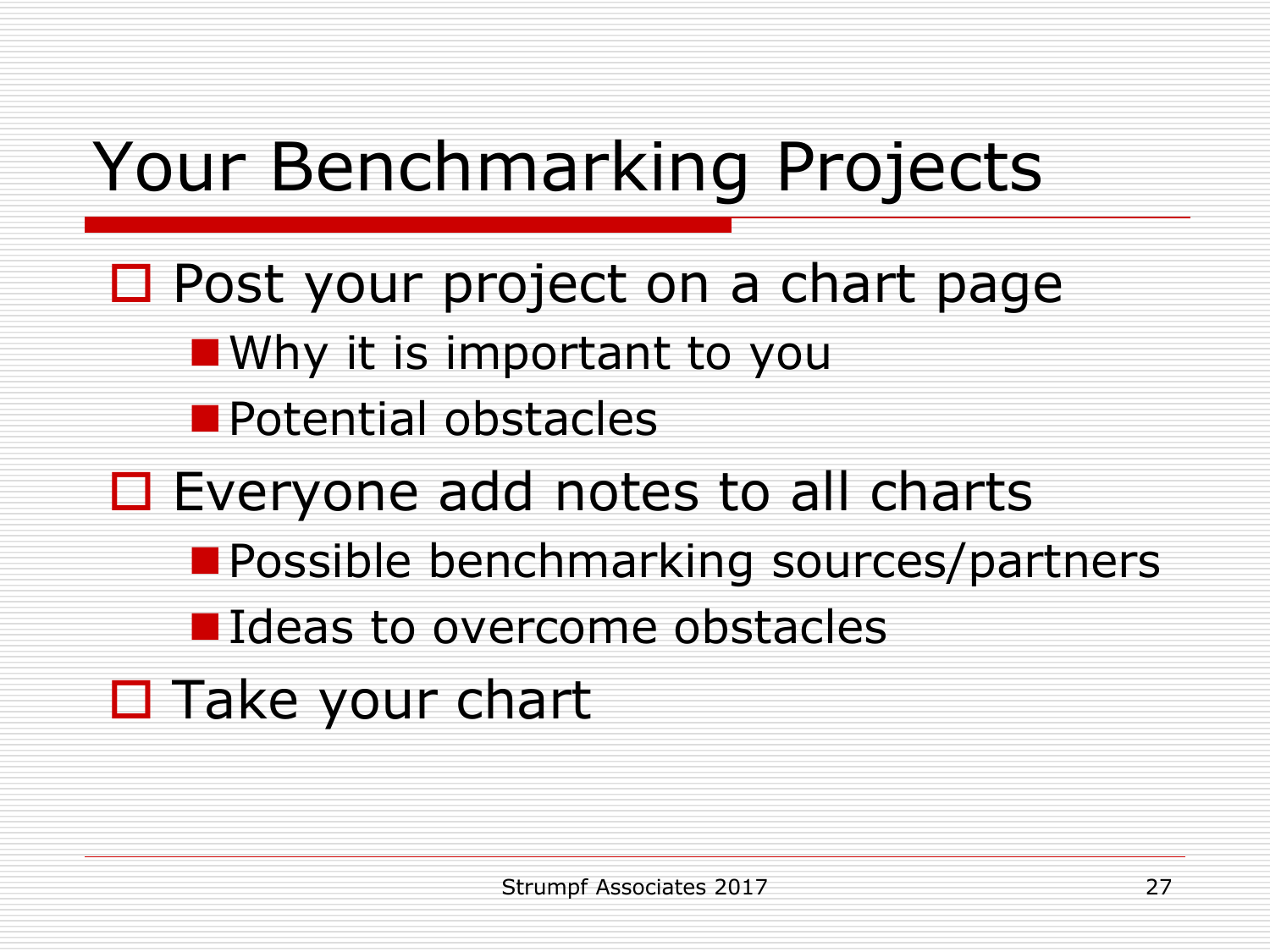#### *"Leaders are perpetual learners." Warren Bennis*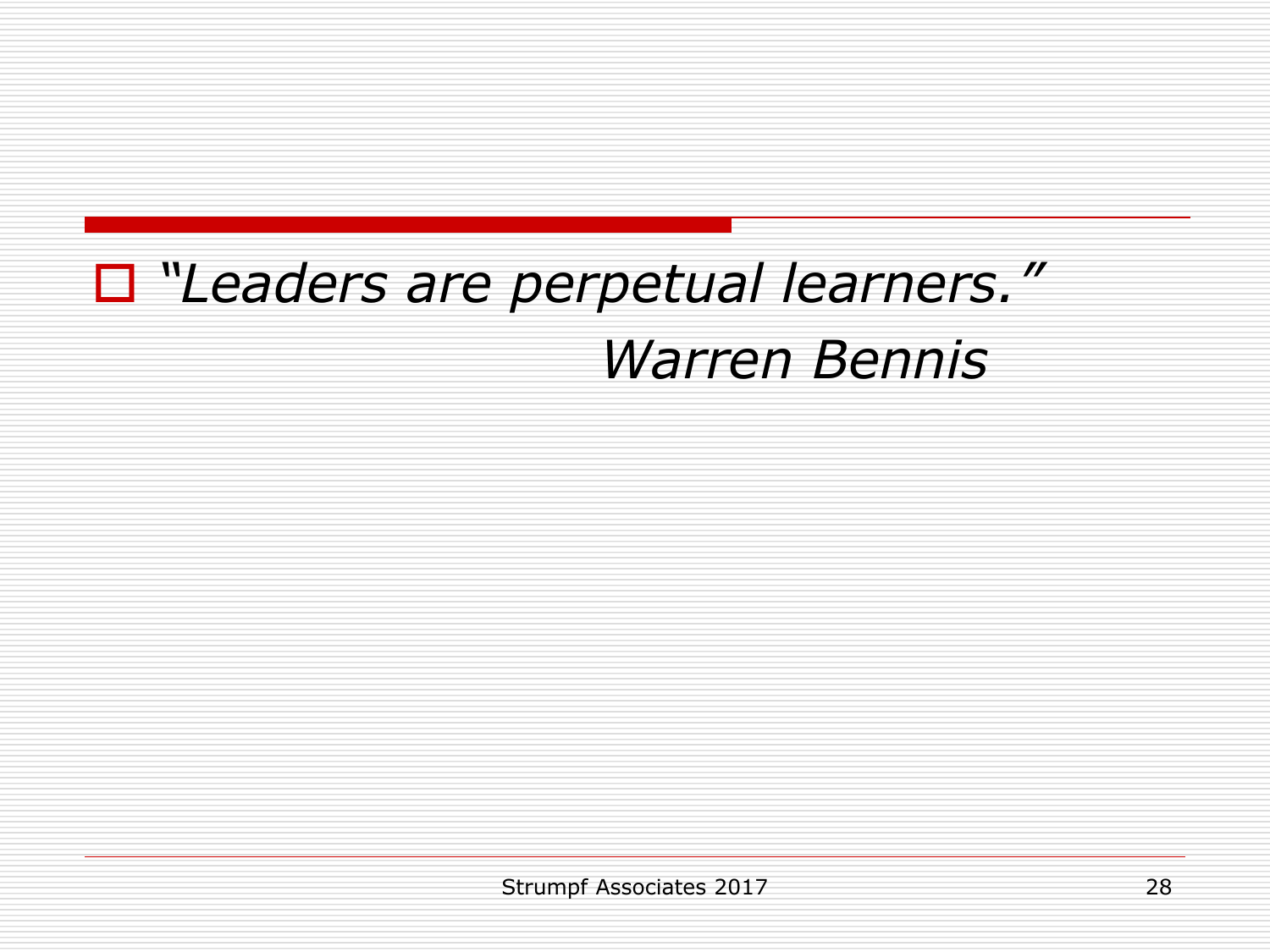## What Can These Companies Learn from Each Other?

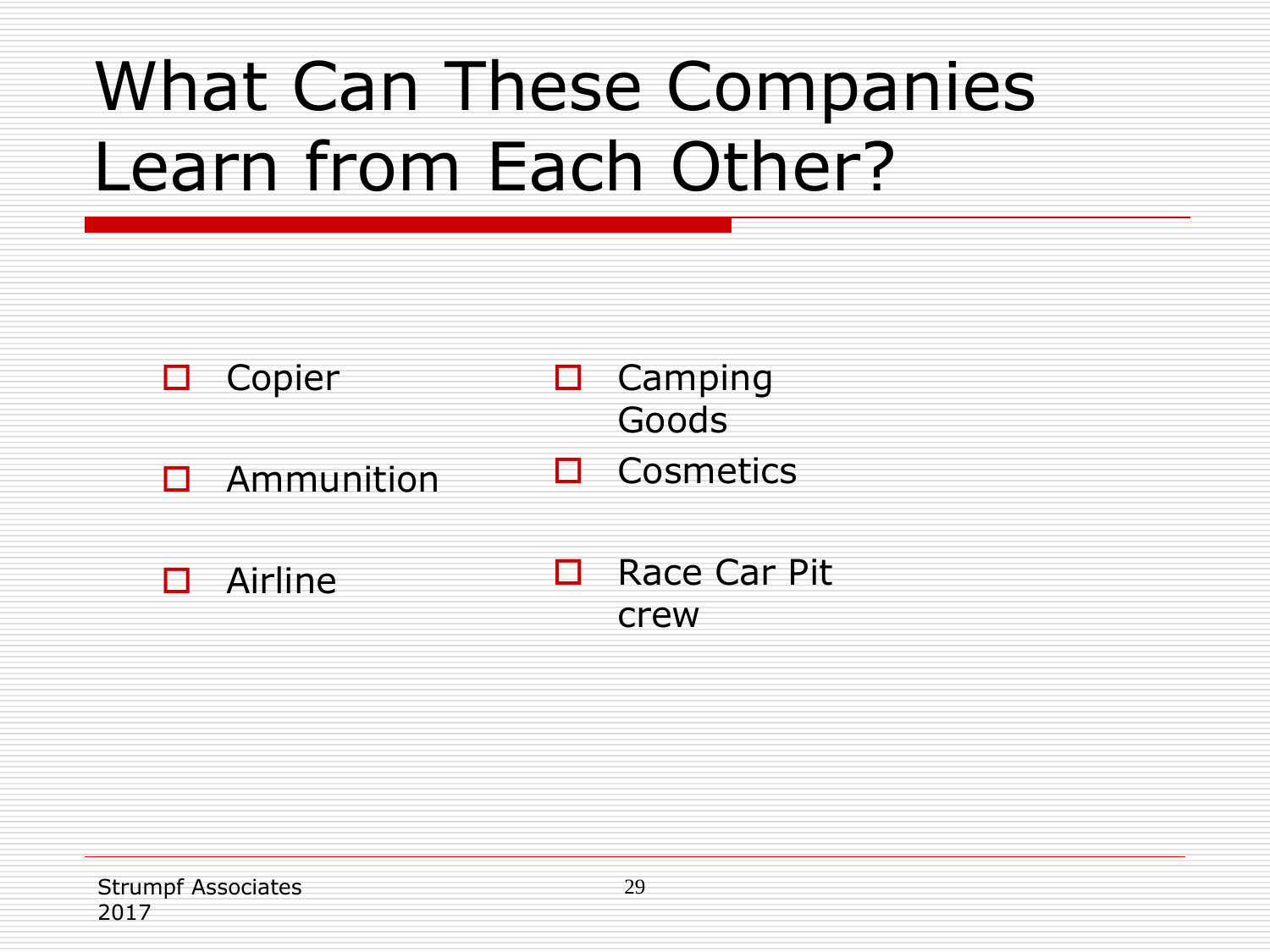## Benchmarking Do's

- □ DO know your own process before attempting to contact a benchmarking partner
- $\Box$  DO get management commitment before attempting to benchmark
- $\Box$  DO involve those who will be impacted by the process change
- $\Box$  DO implement best practices
- $\Box$  DO use flow charting and roadmaps for your benchmarking study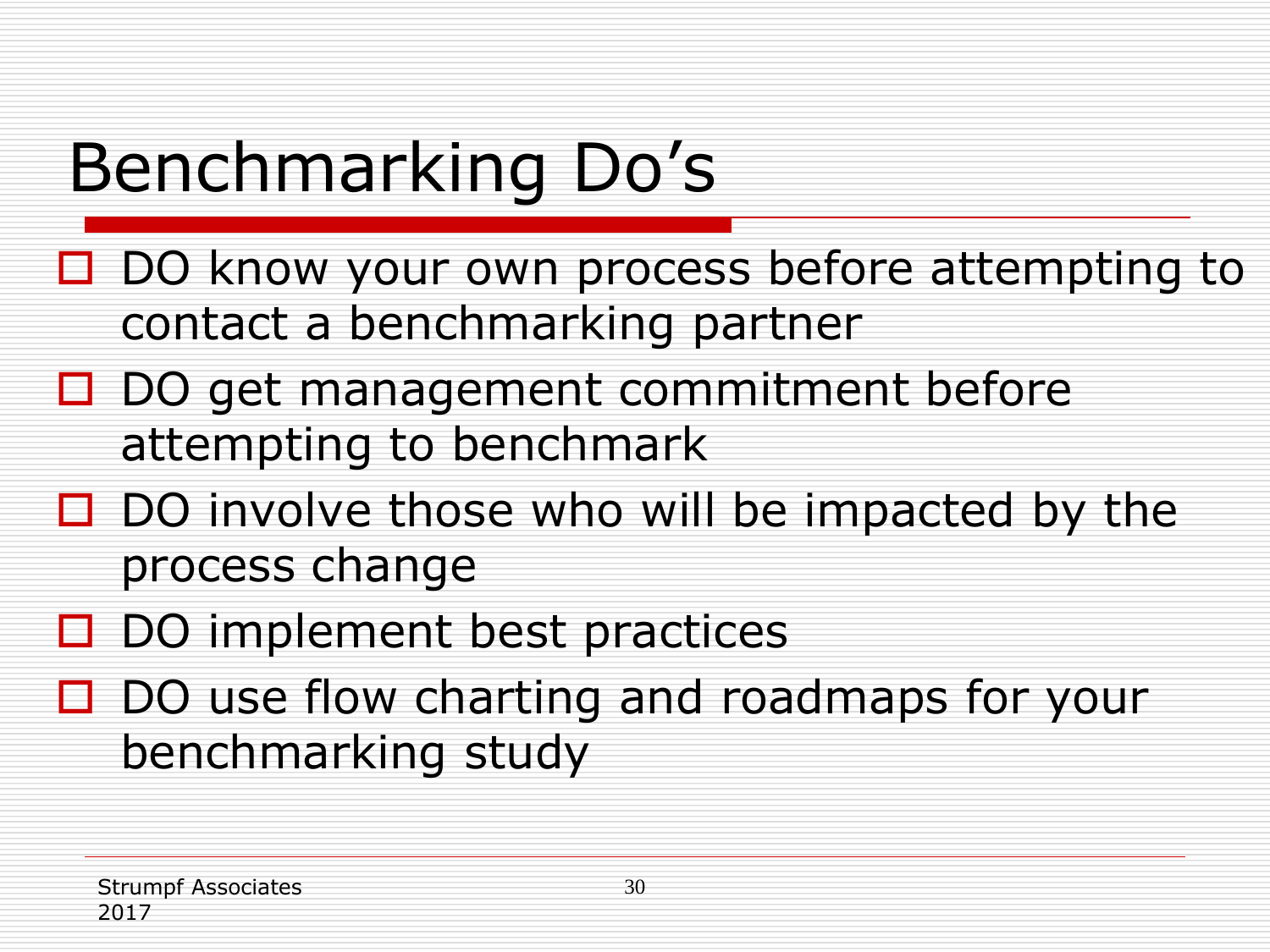#### More Must DO's

- $\Box$  DO identify key measurements of the process: determine five to six key metrics to use for comparison.
- $\square$  DO use all the types of benchmarking.
- $\Box$  DO capture how work is accomplished: inputs, tools, personnel (culture) and outputs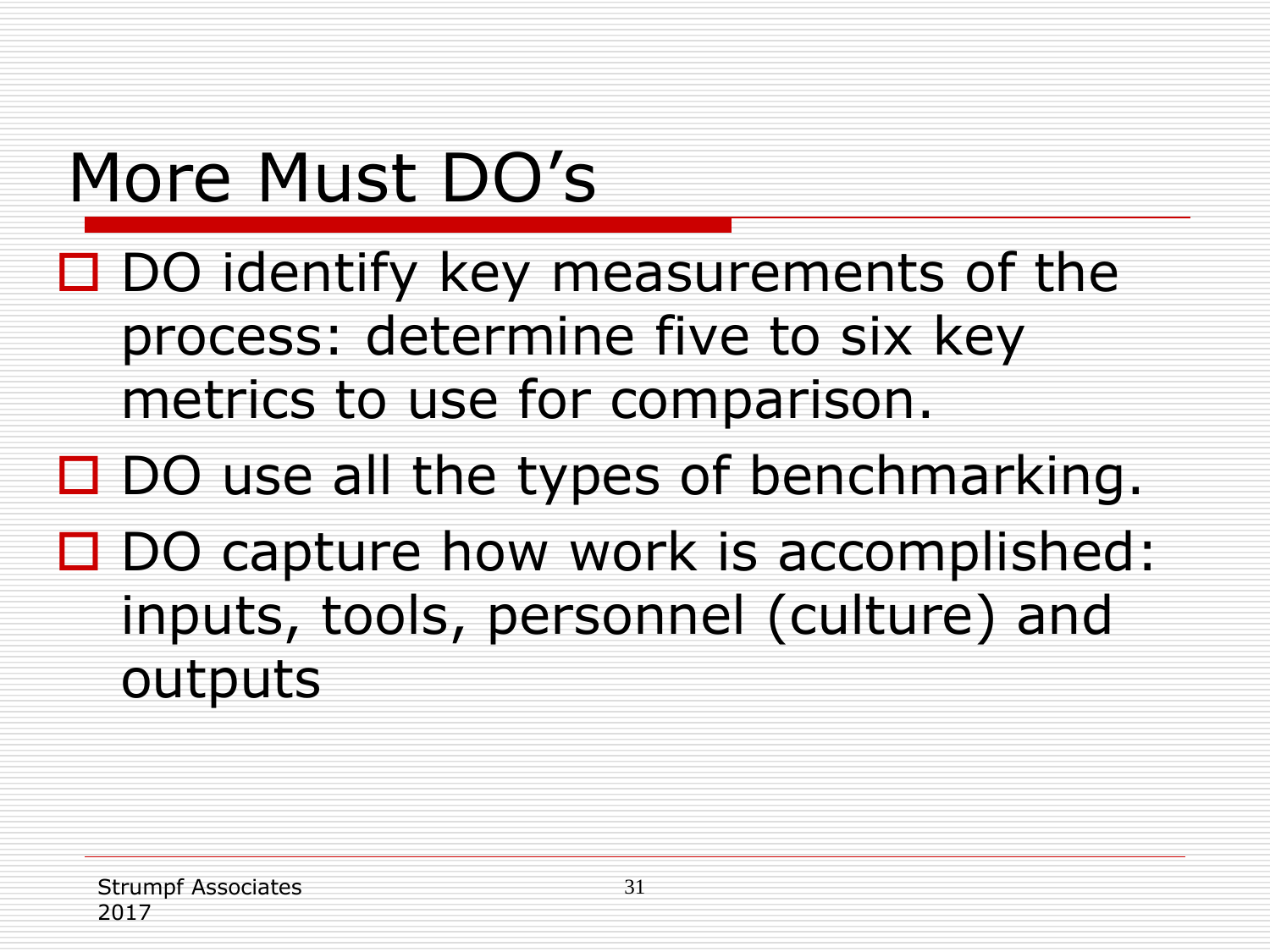## Benchmarking Don'ts

- □ DON'T benchmark unless you understand the process you are benchmarking
- $\Box$  DON'T confuse metrics with benchmarking
- $\Box$  DON'T confuse benchmarking with industrial tourism
- $\Box$  DON'T ask for information you would not be willing to share
- $\Box$  DON'T forget to reward and recognize the team!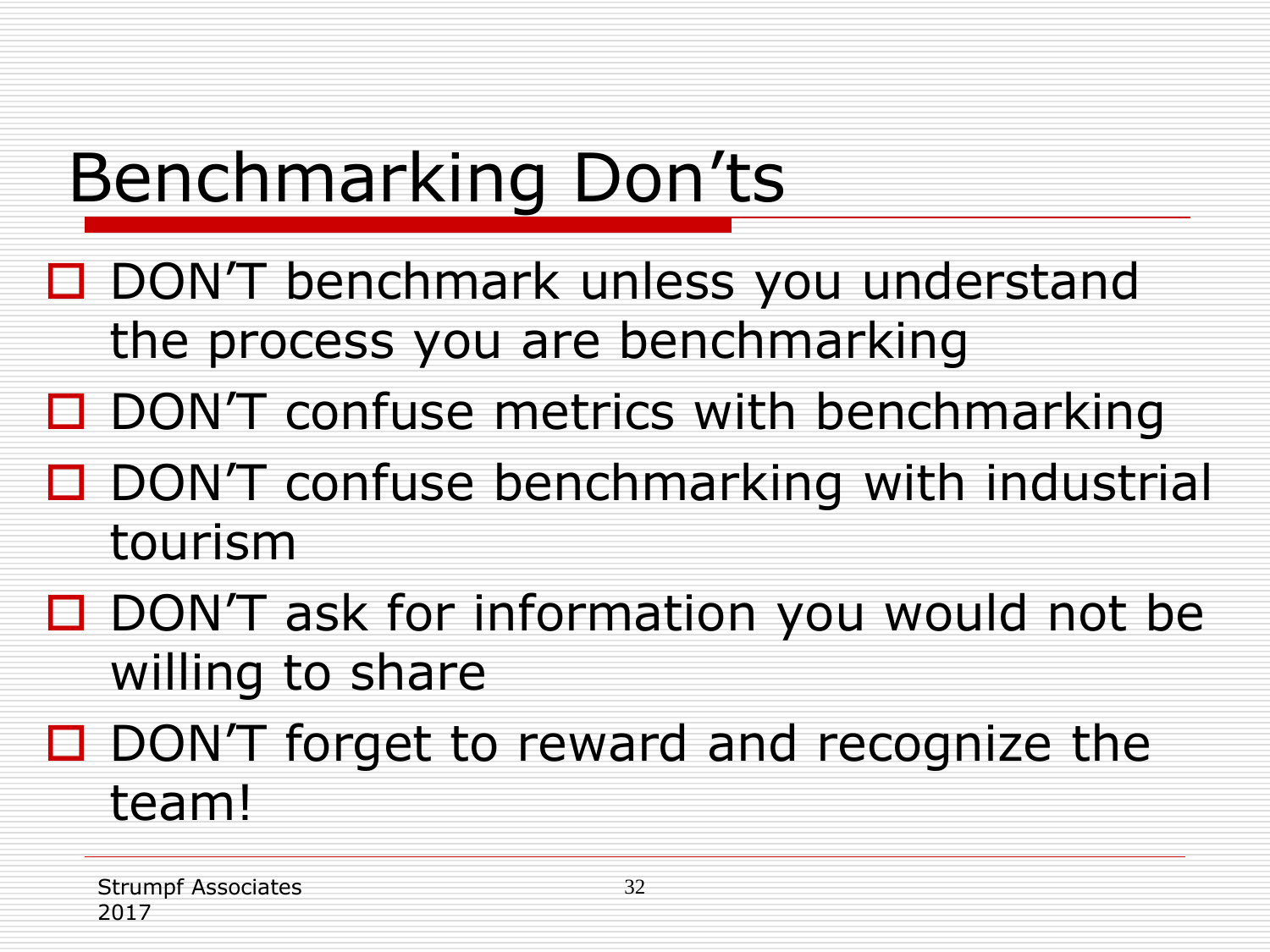#### About Your Trainer Lori Strumpf

**Lori Strumpf** Lori Strumpf has over thirty years in the field of organizational development and change management in human services and workforce development organizations. Lori has been in business as *Strumpf Associates***: Center for Strategic Change** for the last 28 years. She is a nationally known expert in organizational management, training and design for education, training, and human resource development systems. Prior to starting her business, Lori was the Assistant Director for the National Association of Private Industry Councils. She was a founding member of the National Youth Employment Coalition. She has been a Senior Associate at Brandeis University, Center for Human Resources, Heller School for Public Policy. Prior to moving to Washington, D.C. to work on the Vice President's Task Force for Youth Employment, Lori was the Assistant Director to a project for court diverted delinquent youth. She also worked at Florida State Prison, counseling prisoners.

**Strumpf Associates** is a small cadre of training and consulting experts, headquartered in Washington, DC. The Principals in Strumpf Associates have decades of experience helping organizations manage change, build systems, build leadership teams, and improve program quality and customer satisfaction. The Center provides organizational change management consulting and executive coaching to schools, workforce organizations, and welfare organizations. Over the last several years, Lori has helped design and implement over 100 onestop career development centers. Currently, she works on behalf of the business community in partnership with local elected officials in 8 communities around the country to assist in developing a strategic approach to workforce development. This includes developing the governance structure of the local Workforce Development Board.

Lori has a Masters and Specialist Degree in Educational Counseling from the University of Florida.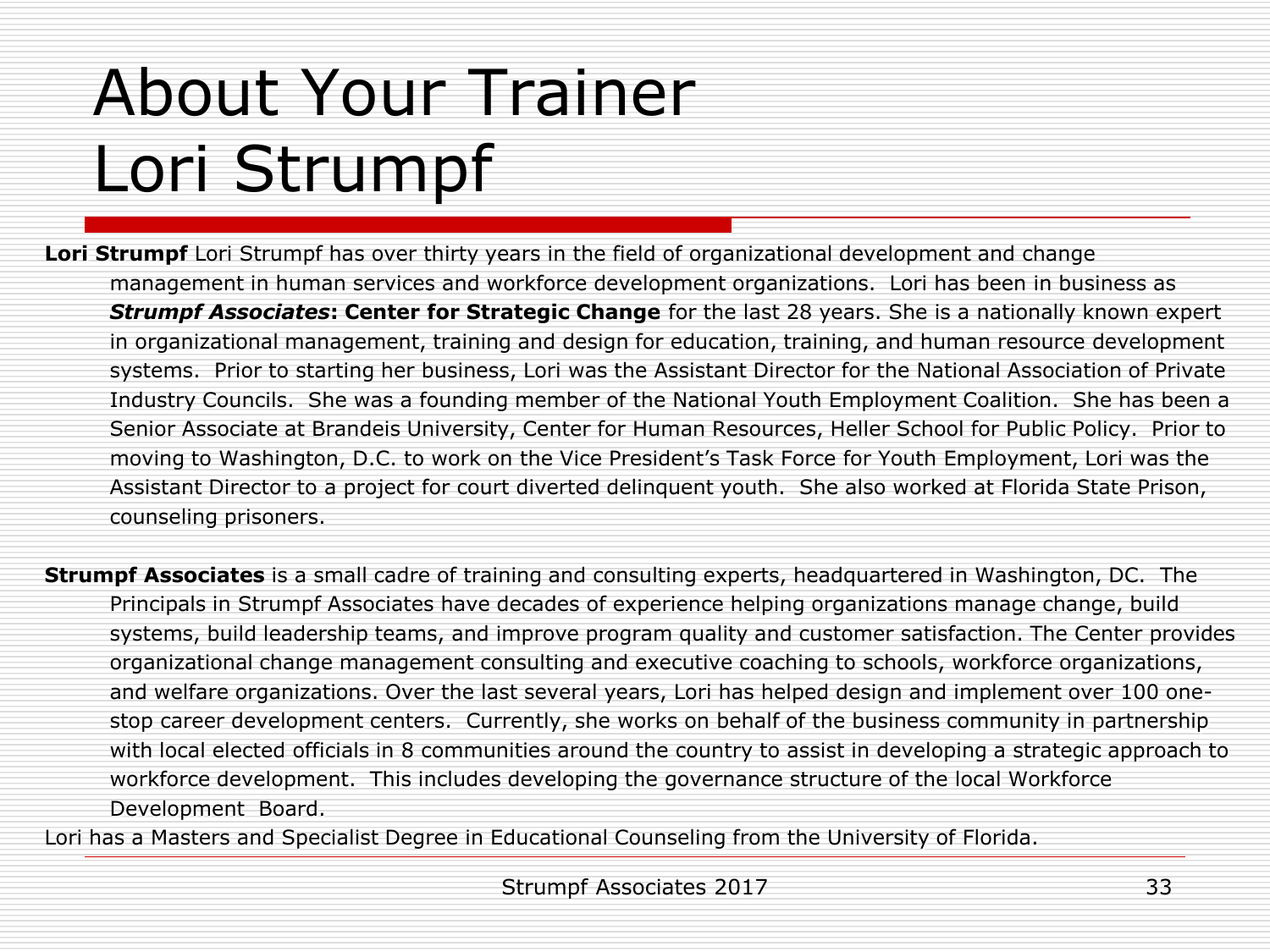#### *Strumpf Associates:* Center for Strategic Change

#### **Our Mission...**

Managing change. Building systems. Improving quality. Helping organizations re-think their business and refine their services.

> Strumpf Associates: Center for Strategic Change helps human resource organizations improve the quality of their delivery systems and services by ensuring the connection to workplace skills. We provide technical assistance, leadership training, partnership facilitation, creative problem solving and practical research - all designed to improve customer satisfaction.

#### **Our Vision…**

We excel at partnership with our customers to invest our resources, skills, ingenuity, and dedication to create positive change. We seek to do all we can to inspire others to join us and make a difference within their communities

#### **What We Do...**

- The Center for Strategic Change works with community leaders, policymakers, and program practitioners to:
- -Facilitate strategic planning
- - Improve collaborative management
- -Build leadership teams
- - Design and improve human resource systems
- -Develop consolidation strategies
- -Integrate basic skills and workplace literacy
- -Implement competency-based, functional context instruction
- -Design performance management and accountability systems

For more information about Strumpf Associates: Center for Strategic Change, please call. Telephone: 202.872.0776 or strumpfctr@aol.com